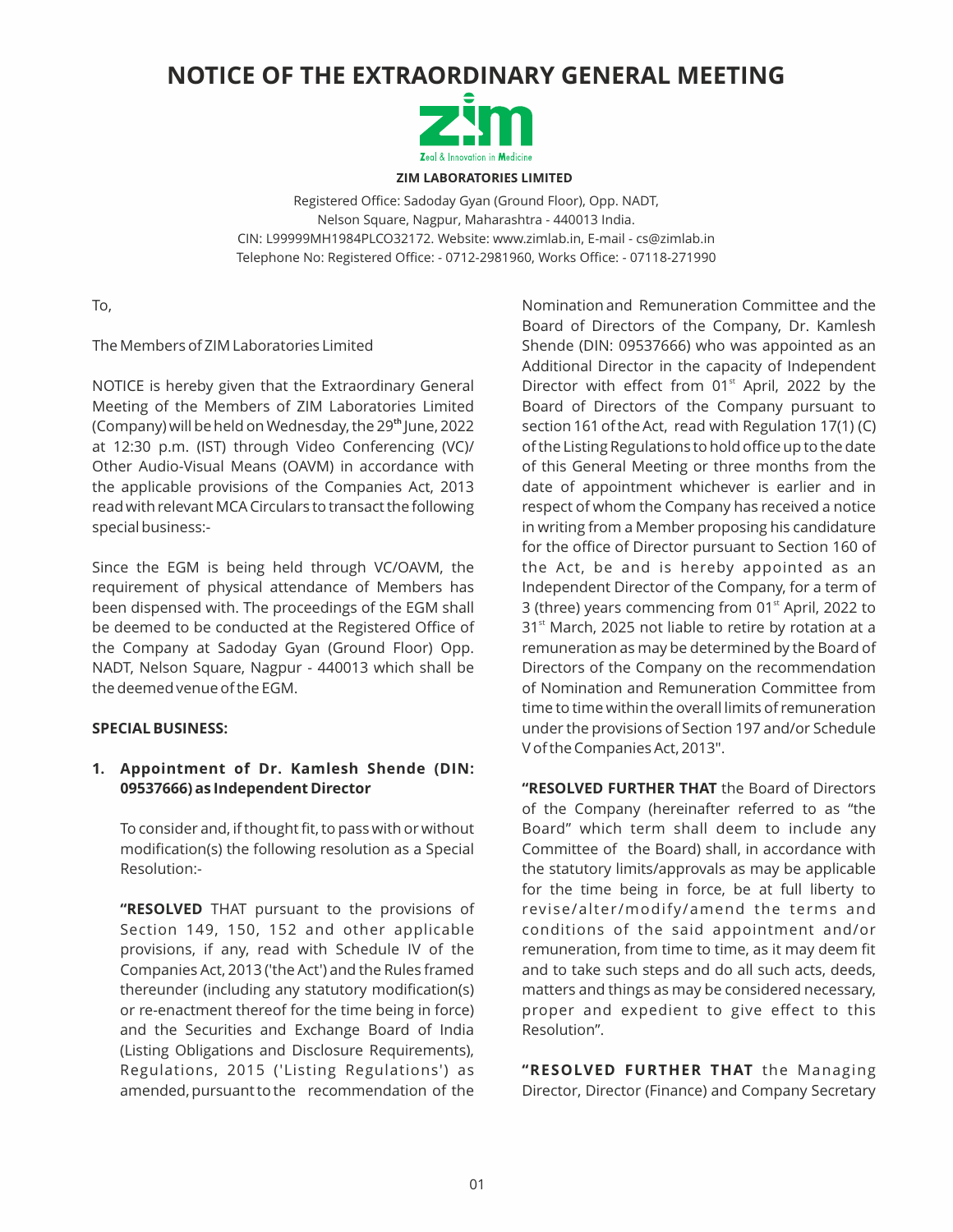be and are hereby authorised severally to sign and execute deeds, applications, documents and writings that may be required, on behalf of the Company and to do all such acts, deeds, matters and things and take such steps as may be necessary, expedient or desirable in this regard"

# **2. Appointment of Dr. Kakasaheb Mahadik (DIN: 08688418) as Independent Director**

To consider and, if thought fit, to pass with or without modification(s) the following resolution as a Special Resolution:-

**"RESOLVED THAT** pursuant to the provisions of Section 149, 150, 152 and other applicable provisions, if any, read with Schedule IV of the Companies Act, 2013 ('the Act') and the Rules framed thereunder (including any statutory modification(s) or re-enactment thereof for the time being in force) and the Securities and Exchange Board of India (Listing Obligations and Disclosure Requirements), Regulations, 2015, ('Listing Regulations') as amended, pursuant to the recommendation of the Nomination and Remuneration Committee and the Board of Directors of the Company, Dr. Kakasaheb Mahadik (DIN: 08688418) who was appointed as an Additional Director in the Capacity of Independent Director with effect from  $01<sup>st</sup>$  April, 2022 by the Board of Directors of the Company pursuant to section 161 of the Act, read with Regulation 17(1) (C) of the Listing Regulations to hold office up to the date of this General Meeting or three months from the date of appointment whichever is earlier and in respect of whom the Company has received a notice in writing from a Member proposing his candidature for the office of Director pursuant to Section 160 of the Act be and is hereby appointed as an Independent Director of the Company, for a term of 3 (three) years commencing from 01<sup>st</sup> April, 2022 to **st** 31 March, 2025 not liable to retire by rotation at a remuneration as may be determined by the Board of Directors of the Company on the recommendation of Nomination and Remuneration Committee from time to time within the overall limits of remuneration under the provisions of Section 197 and/or Schedule V of the Companies Act, 2013".

**"RESOLVED FURTHER THAT** the Board of Directors of the Company (hereinafter referred to as "the Board" which term shall deem to include any Committee of the Board) shall, in accordance with

the statutory limits/approvals as may be applicable for the time being in force, be at full liberty to revise/alter/modify/amend the terms and conditions of the said appointment and/or remuneration, from time to time, as it may deem fit and to take such steps and do all such acts, deeds, matters and things as may be considered necessary, proper and expedient to give effect to this Resolution".

**"RESOLVED FURTHER THAT** the Managing Director, Director (Finance) and Company Secretary be and are hereby authorised severally to take such steps and to do all such acts, deeds, matters and things as may be considered necessary, proper and expedient to give effect to this Resolution"

# **3. Reappointment of Mrs. Kavita Loya (DIN: 07943519) as Independent Director**

To consider and, if thought fit, to pass with or without modification(s) the following resolution as a Special Resolution:-

**"RESOLVED THAT** pursuant to the provisions of Sections 149, 150, 152 read with Schedule IV and other applicable provisions of the Companies Act, 2013 ('the Act') and the Companies (Appointment and Qualification of Directors) Rules, 2014 (including any statutory modification(s) or re-enactment thereof for the time being in force), and the Securities and Exchange Board of India (Listing Obligations and Disclosure Requirements), Regulations, 2015, ('Listing Regulations') as amended, and as recommended by the Nomination and Remuneration Committee and the Board of Directors, the consent of members of the Company be and is hereby accorded to reappoint Mrs. Kavita Loya (DIN: 07943519) as an Independent Director of the Company and in respect of whom the Company has received a notice in writing from a Member proposing her candidature for the office of Director pursuant to Section 160 of the Companies Act, 2013, for the second term of 5 (five) years effective from 21 $^{\rm st}$  September, 2022 to 20 $^{\rm th}$ September, 2027 not liable to retire by rotation at a remuneration as may be determined by the Board of Directors of the Company on the recommendation of Nomination and Remuneration Committee from time to time within the overall limits of remuneration permitted under the provisions of Section 197 and/or Schedule V of the Companies Act, 2013."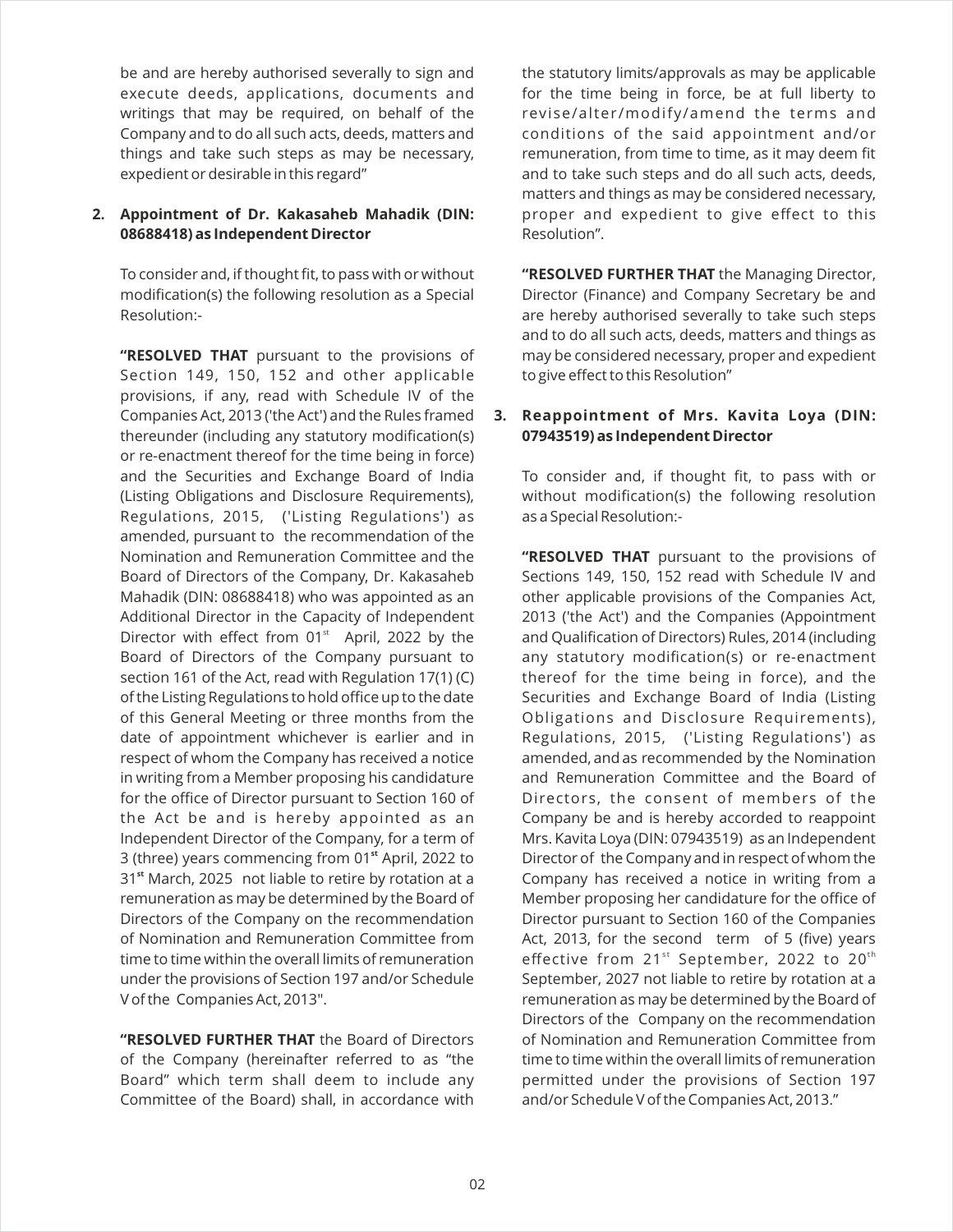**"RESOLVED FURTHER THAT** the Board of Directors of the Company (hereinafter referred to as "the Board" which term shall deem to include any Committee of the Board) shall, in accordance with the statutory limits/approvals as may be applicable for the time being in force, be at full liberty to revise/alter/modify/amend the terms and conditions of the said appointment and/or remuneration, from time to time, as it may deem fit and to take such steps and do all such acts, deeds, matters and things as may be considered necessary, proper and expedient to give effect to this Resolution".

**"RESOLVED FURTHER THAT** the Managing Director, Director (Finance) and Company Secretary be and are hereby authorised severally to take such steps and to do all such acts, deeds, matters and things as may be considered necessary, proper and expedient to give effect to this Resolution".

# **4. Reappointment of Mr. Padmakar Joshi (DIN: 07944709) as Independent Director**

To consider and, if thought fit, to pass with or without modification(s) the following resolution as a Special Resolution:-

**"RESOLVED THAT** pursuant to the provisions of Section 149, 150, 152 read with Schedule IV and other applicable provisions of the Companies Act, 2013 ('the Act') and the Companies (Appointment and Qualification of Directors) Rules, 2014 (including any statutory modification(s) or re-enactment thereof for the time being in force), and the Securities and Exchange Board of India (Listing Obligations and Disclosure Requirements), Regulations, 2015, ('Listing Regulations') as amended, and as recommended by the Nomination and Remuneration Committee and the Board of Directors, the consent of members of the Company be and is hereby accorded to reappoint Mr. Padmakar Joshi (DIN: 07944709) as an Independent Director of the Company and in respect of whom the Company has received a notice in writing from a Member proposing his candidature for the office of Director pursuant to Section 160 of the Companies Act, 2013, for the second term of 5 (five) years effective from 21<sup>st</sup> September, 2022 to 20<sup>th</sup> September, 2027, not liable to retire by rotation at a remuneration as may be determined by

the Board of Directors of the Company on the recommendation of Nomination and Remuneration Committee from time to time within the overall limits of remuneration permitted under the provisions of Section 197 and/or Schedule V of the Companies Act, 2013.

**"RESOLVED FURTHER THAT** the Board of Directors of the Company (hereinafter referred to as "the Board" which term shall deem to include any Committee of the Board) shall, in accordance with the statutory limits/approvals as may be applicable for the time being in force, be at full liberty to revise/alter/modify/amend the terms and conditions of the said appointment and/or remuneration, from time to time, as it may deem fit and to take such steps and do all such acts, deeds, matters and things as may be considered necessary, proper and expedient to give effect to this Resolution."

**"RESOLVED FURTHER THAT** the Managing Director, Director (Finance) and Company Secretary be and are hereby authorised severally to take such steps and to do all such acts, deeds, matters and things as may be considered necessary, proper and expedient to give effect to this Resolution".

# **5. Reappointment of Dr. Anwar Siraj Daud (DIN: 00023529) as Managing Director**

To consider and, if thought fit, to pass with or without modification(s) the following resolution as an Ordinary Resolution:-

**"RESOLVED THAT** pursuant to the provisions of Sections 196, 197, 198, and other applicable provisions, if any, of the Companies Act, 2013 ('the Act') read with Schedule V to the Act and the Companies (Appointment and Remuneration of Managerial Personnel) Rules, 2014 (including any statutory modification(s) or re-enactment(s) thereof for the time being in force), and applicable provisions of the SEBI (Listing Obligations and Disclosure Requirements) Regulations, 2015, ('Listing Regulations') relevant provisions of the Articles of Association of the Company, and subject to such other permissions, sanction(s) as may be necessary under law, pursuant to the recommendation of the Nomination and Remuneration Committee and the Board of Directors of the Company, Dr. Anwar Siraj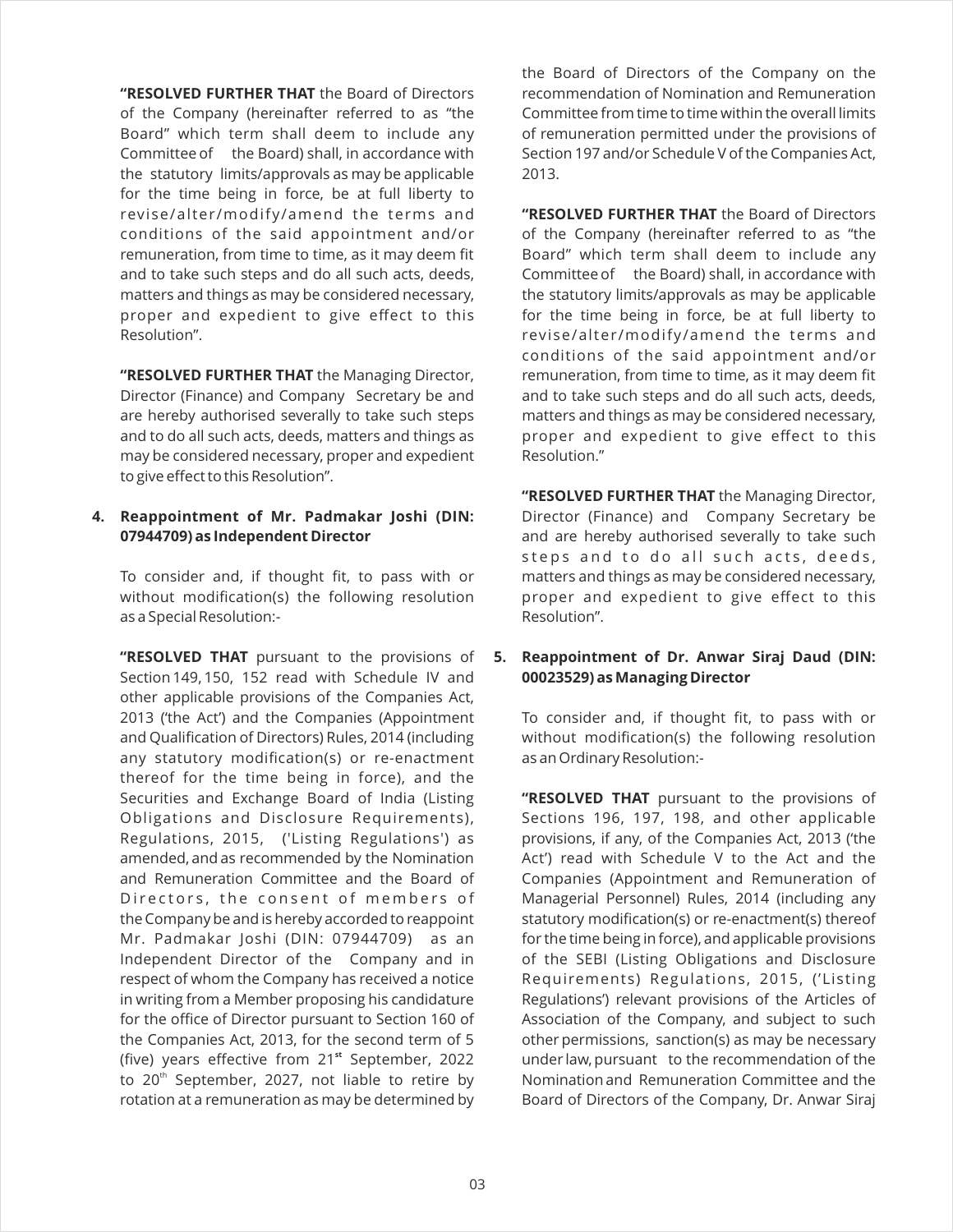Daud (DIN: 00023529) in respect of whom the Company has received a notice in writing from a Member proposing his candidature for the office of Director pursuant to Section 160 of the Companies Act, 2013, be and is hereby reappointed as the Managing Director of the Company for a further period of 5 (Five) years effective from 01st August, 2 022, at a remuneration and upon such terms and conditions mentioned as follows :

#### I) Remuneration :

a) Fixed Salary : In the range of  $\bar{z}$ 1.30 Crores p.a. to  $\bar{\tau}$  3.00 Crores p.a.

b) Commission on Profit (Variable Pay) : up to 2.0 % of the Net Profits of the Company p.a.

ii) Other perquisites :

Medical reimbursement of self, spouse and dependent children, Leaves, Travel, Personal Accident Insurance, Car/Telephone and Corporate Club Fees of 2 identified clubs as per the Company's policy.

**"RESOLVED FURTHER THAT** the Board of Directors of the Company (hereinafter referred to as "the Board" which term shall deem to include any Committee of the Board) shall, in accordance with the statutory limits/approvals as may be applicable for the time being in force, be at full liberty to revise/alter/modify/amend the terms and conditions of the said appointment and/or remuneration, from time to time, as it may deem fit and to take such steps and do all such acts, deeds, matters and things as may be considered necessary, proper and expedient to give effect to this Resolution".

**"RESOLVED FURTHER THAT** The Director (Finance), Chief Financial Officer and Company Secretary be and are hereby authorised severally to sign and execute deeds, applications, documents and writings that may be required, on behalf of the Company and to do all such acts, deeds, matters and things and take such steps as may be necessary, expedient or desirable in this regard".

# **6. Reappointment of Mr. Zulfiquar Kamal (DIN: 01786763) as Whole Time Director**

To consider and, if thought fit, to pass with or without modification(s) the following resolution as an Ordinary Resolution:-

"**RESOLVED THAT** pursuant to the provisions of Sections 196, 197, 198, and other applicable provisions, if any, of the Companies Act, 2013 ('the Act') read with Schedule V to the Act and the Companies (Appointment and Remuneration of Managerial Personnel) Rules, 2014 (including any statutory modification(s) or re-enactment(s) thereof for the time being in force), and applicable provisions of the SEBI (Listing Obligations and Disclosure Requirements) Regulations, 2015 ('Listing Regulations') relevant provisions of the Articles of Association of the Company, and subject to such other permissions, sanction(s) as may be necessary under law, pursuant to the recommendation of the Nomination and Remuneration Committee and the Board of Directors of the Company, Mr. Zulfiquar Kamal (DIN: 01786763) in respect of whom the Company has received a notice in writing from a Member proposing his candidature for the office of Director pursuant to Section 160 of the Companies Act, 2013, be and is hereby re-appointed as Whole Time Director of the Company for a further period of 5 (Five) years effective from 19<sup>th</sup> October, 2022, at a remuneration and upon such terms and conditions mentioned as follows :

I) Remuneration :

a) Fixed Salary : In the range of ₹87.50 Lakhs p.a. to ₹2.50 Crores p.a.

b) Commission on Profit (Variable Pay) : up to 1.0 % of the Net Profits of the Company p.a.

ii) Other perquisites :

Medical reimbursement of self, spouse and dependent children, Leaves, Travel, Personal Accident Insurance, Car/Telephone and Corporate Club Fees of 2 identified clubs as per the Company's policy".

**"RESOLVED FURTHER THAT** the Board of Directors of the Company (hereinafter referred to as "the Board" which term shall deem to include any Committee of the Board) shall, in accordance with the statutory limits/approvals as may be applicable for the time being in force, be at full liberty to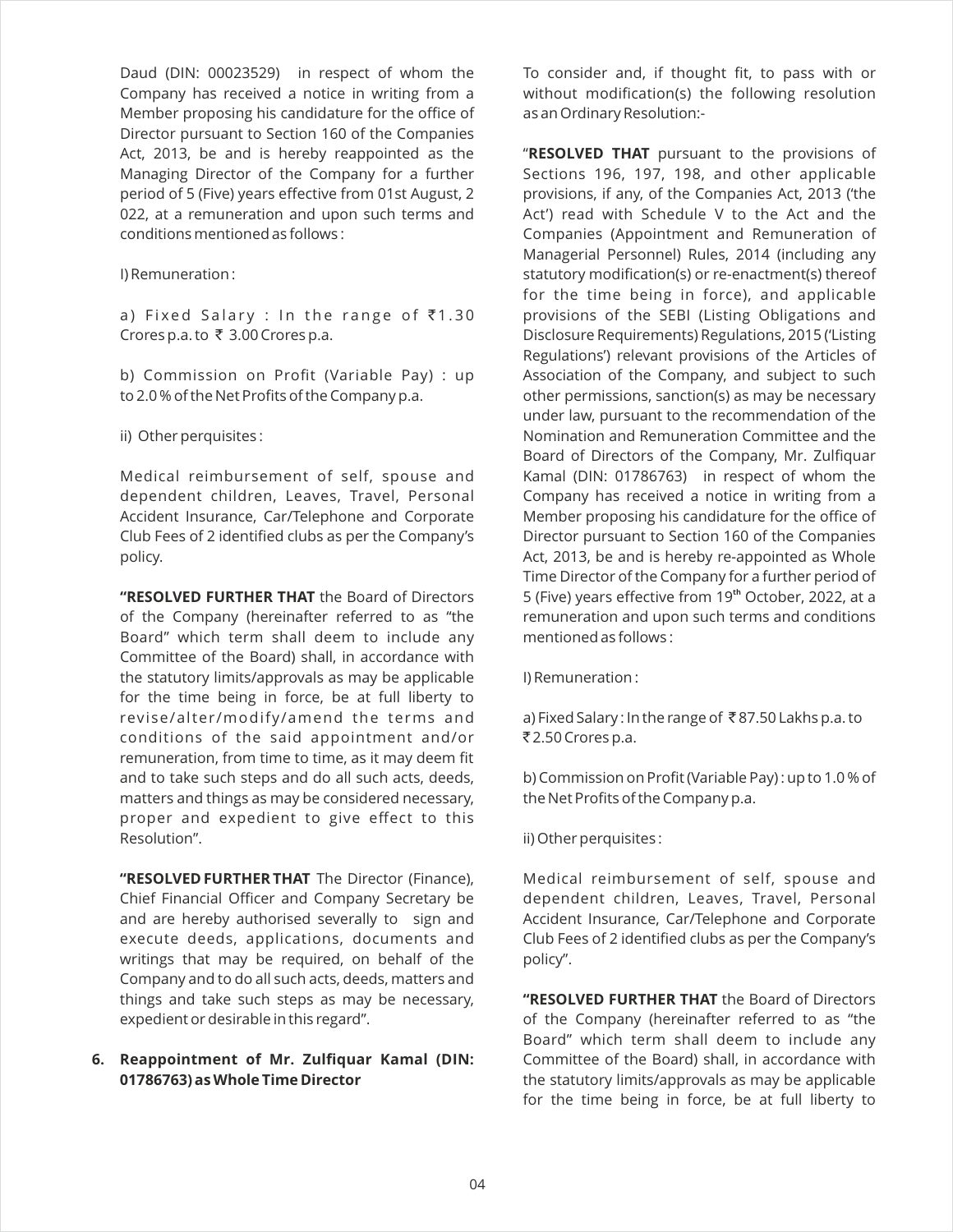revise/alter/modify/amend the terms and conditions of the said appointment and/or remuneration, from time to time, as it may deem fit and to take such steps and do all such acts, deeds, matters and things as may be considered necessary, proper and expedient to give effect to this Resolution".

**"RESOLVED FURTHER THAT** the Managing Director, Chief Financial Officer and Company Secretary be and are hereby authorised severally to sign and execute deeds, applications, documents and writings that may be required, on behalf of the Company and to do all such acts, deeds, matters and things and take such steps as may be necessary, expedient or desirable in this regard".

# **7. Reappointment of Mr. Niraj Dhadiwal (DIN: 02007428) as Whole Time Director**

To consider and, if thought fit, to pass with or without modification(s) the following resolution as an Ordinary Resolution:-

**"RESOLVED THAT** pursuant to the provisions of Sections 196, 197, 198, and other applicable provisions, if any, of the Companies Act, 2013 ('the Act') read with Schedule V to the Act and the Companies (Appointment and Remuneration of Managerial Personnel) Rules, 2014 (including any statutory modification(s) or re-enactment(s) thereof for the time being in force), and applicable provisions of the SEBI (Listing Obligations and Disclosure Requirements) Regulations, 2015 (Listing Regulations), relevant provisions of the Articles of Association of the Company, and subject to such other permissions, sanction(s) as may be necessary under law, pursuant to the recommendation of the Nomination and Remuneration Committee and the Board of Directors of the Company, Mr. Niraj Dhadiwal (DIN: 02007428) in respect of whom the Company has received a notice in writing from a Member proposing his candidature for the office of Director pursuant to Section 160 of the Companies Act, 2013, be and is hereby re-appointed as the Whole Time Director of the Company for a further period of 3 (three) years effective from 01<sup>st</sup> October, 2022, at a remuneration and upon such terms and conditions mentioned as follows :

I) Remuneration :

a) Fixed Salary : In the range of ₹70 Lakhs p.a. to ₹1.50 Crores p.a.

b) Commission on Profit (Variable Pay) : up to 0.75 % of the Net Profits of the Company p.a.

ii) Other perquisites :

Medical reimbursement of self, spouse and dependent children, Leaves, Travel, Personal Accident Insurance, Car/Telephone and Corporate Club Fees of 2 identified clubs as per the Company's policy".

**"RESOLVED FURTHER THAT** the Board of Directors of the Company (hereinafter referred to as "the Board" which term shall deem to include any Committee of the Board) shall, in accordance with the statutory limits/approvals as may be applicable for the time being in force, be at full liberty to revise/alter /modify/amend the terms and conditions of the said appointment and/or remuneration, from time to time, as it may deem fit and to take such steps and do all such acts, deeds, matters and things as may be considered necessary, proper and expedient to give effect to this Resolution".

**"RESOLVED FURTHER THAT** the Managing Director, Director (Finance) and Company Secretary be and are hereby authorised severally to sign and execute deeds, applications, documents and writings that may be required, on behalf of the Company and to do all such acts, deeds, matters and things and take such steps as may be necessary, expedient or desirable in this regard".

# **8. Reappointment of Mr. Prakash Sapkal (DIN: 02007385) as Whole Time Director**

To consider and, if thought fit, to pass with or without modification(s) the following resolution as an Ordinary Resolution:-

**"RESOLVED THAT** pursuant to the provisions of Sections 196, 197, 198, and other applicable provisions, if any, of the Companies Act, 2013 ('the Act') read with Schedule V to the Act and the Companies (Appointment and Remuneration of Managerial Personnel) Rules, 2014 (including any statutory modification(s) or re-enactment(s) thereof for the time being in force), and applicable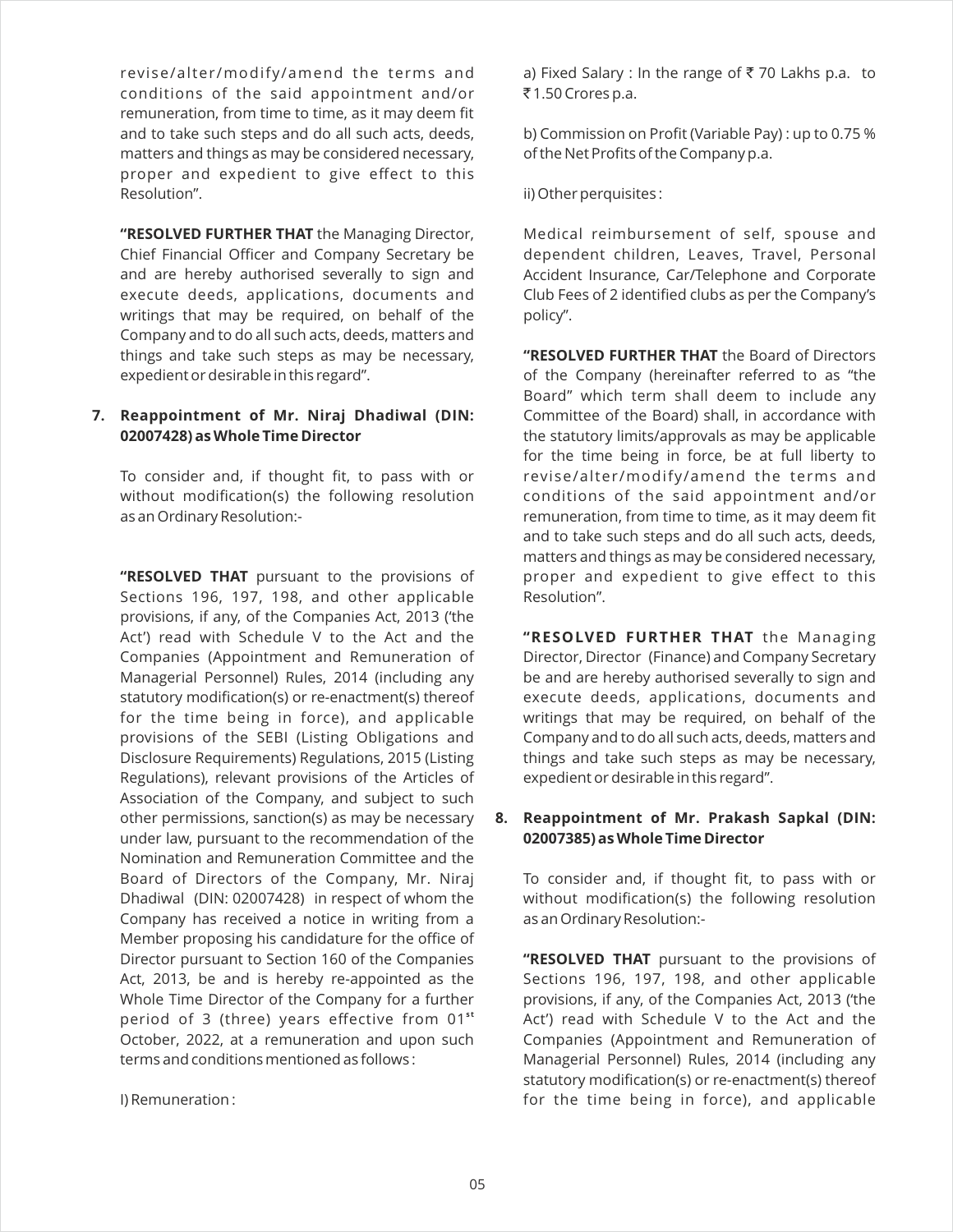provisions of the SEBI (Listing Obligations and Disclosure Requirements) Regulations, 2015, ('Listing Regulations') relevant provisions of the Articles of Association of the Company, and subject to such other permissions, sanction(s) as may be necessary under law, pursuant to the recommendation of the Nomination and Remuneration Committee and the Board of Directors of the Company, Mr. Prakash Sapkal (DIN: 02007385) in respect of whom the Company has received a notice in writing from a Member proposing his candidature for the office of Director pursuant to Section 160 of the Companies Act, 2013, be and is hereby re-appointed as the Whole Time Director of the Company for a further period of 3 (three) years effective from 01st October, 2022, at a remuneration and upon such terms and conditions mentioned as follows :

I) Remuneration :

a) Fixed Salary: In the range of ₹70 Lakhs p.a. to ₹1.50 Crores p.a.

b) Commission on Profit (Variable Pay) : up to 0.75 % of the Net Profits of the Company p.a.

ii) Other perquisites :

Medical reimbursement of self, spouse and dependent children, Leaves, Travel, Personal Accident Insurance, Car/Telephone and Corporate Club Fees of 2 identified clubs as per the Company's policy".

**"RESOLVED FURTHER THAT** the Board of Directors of the Company (hereinafter referred to as "the Board" which term shall deem to include any Committee of the Board) shall, in accordance with the statutory limits/approvals as may be applicable for the time being in force, be at full liberty to revise/alter/modify/amend the terms and conditions of the said appointment and/or remuneration, from time to time, as it may deem fit and to take such steps and do all such acts, deeds, matters and things as may be considered necessary, proper and expedient to give effect to this Resolution".

**"RESOLVED FURTHER THAT** the Managing Director, Director (Finance) and Company Secretary be and are hereby authorised severally to sign and execute deeds, applications, documents and writings that may be required, on behalf of the Company and to do all such acts, deeds, matters and things and take such steps as may be necessary, expedient or desirable in this regard".

# **By order of the Board of Directors For ZIM LABOARATORIES LIMITED**

Place: Nagpur (Anwar S. Daud) Date: 06.06.2022 Managing Director DIN: 00023529

#### **Notes:**

- 1. In view of the massive outbreak of the COVID-19 pandemic, social distancing is a norm to be followed and pursuant to the Circular No. 14/2020 dated April 08, 2020, Circular No.17/2020 dated April 13, 2020 issued by the Ministry of Corporate Affairs followed by Circular No. 20/2020 dated May 05, 2020 and Circular No. 02/2021 dated January 13, 2021 and all other relevant circulars issued from time to time, physical attendance of the Members to the EGM venue is not required and general meeting be held through video conferencing (VC) or other audio visual means (OAVM). Hence, Members can attend and participate in the ensuing EGM through VC/OAVM.
- 2. Pursuant to the Circular No. 14/2020 dated April 08, 2020, issued by the Ministry of Corporate Affairs, the facility to appoint proxy to attend and cast vote for the members is not available for this EGM. However, the Body Corporates are entitled to appoint authorised representatives to attend the EGM through VC/OAVM and participate there at and cast their votes through e-voting.
- 3. The Members can join the EGM in the VC/OAVM mode 15 minutes before and after the scheduled time of the commencement of the Meeting by following the procedure mentioned in the Notice. The facility of participation at the EGM through VC/OAVM will be made available for 1000 members on first come first served basis. This will not include large Shareholders (Shareholders holding 2% or more shareholding), Promoters, Institutional Investors, Directors, Key Managerial Personnel, the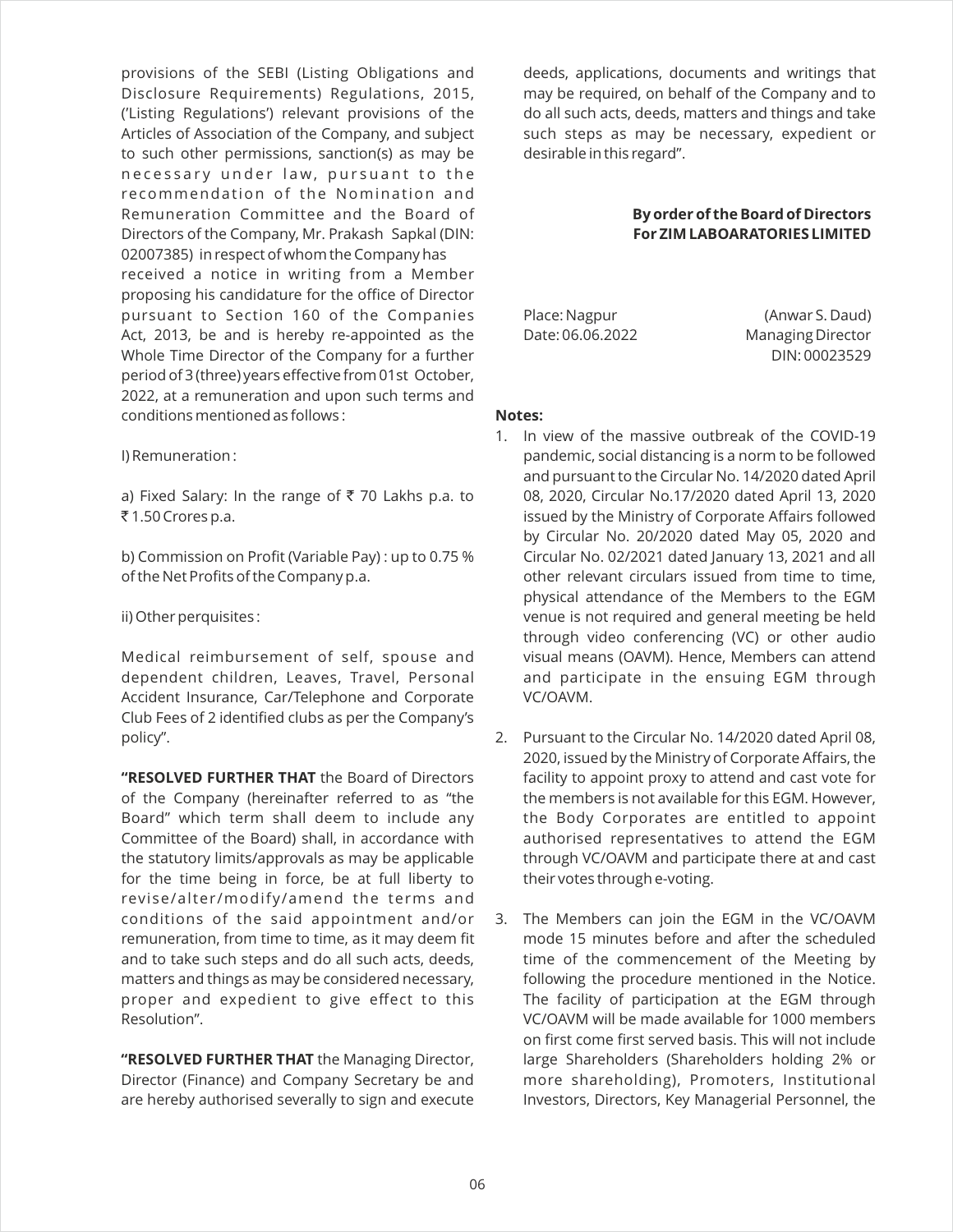Chairpersons of the Audit Committee, Nomination and Remuneration Committee and Stakeholders Relationship Committee, Auditors etc. who are allowed to attend the EGM without restriction on account of first come first served basis.

- 4. The attendance of the Members attending the EGM through VC/OAVM will be counted for the purpose of reckoning the quorum under Section 103 of the Companies Act, 2013.
- 5. Pursuant to the provisions of Section 108 of the Companies Act, 2013 read with Rule 20 of the Companies (Management and Administration) Rules, 2014 (as amended) and Regulation 44 of SEBI (Listing Obligations & Disclosure Requirements) Regulations 2015 (as amended), and the Circulars issued by the Ministry of Corporate Affairs dated April 08, 2020, April 13, 2020 and May 05, 2020 the Company is providing facility of remote e-Voting to its Members in respect of the business to be transacted at the EGM. For this purpose, the Company has entered into an agreement with National Securities Depository Limited (NSDL) for facilitating voting through electronic means, as the authorized agency. The facility of casting votes by a member using remote e-Voting system as well as venue voting on the date of the EGM will be provided by NSDL.
- 6. In line with the Ministry of Corporate Affairs (MCA) Circular No. 17/2020 dated April 13, 2020, the Notice calling the EGM has been uploaded on the website of the Company at www.zimlab.in. The Notice can also be accessed from the websites of the Stock Exchange i.e. BSE Limited at www.bseindia.com and the EGM Notice is also available on the website of NSDL (agency for providing the Remote e-Voting facility) i.e. www.evoting.nsdl.com.
- 7. EGM has been convened through VC/OAVM in compliance with applicable provisions of the Companies Act, 2013 read with MCA Circular No. 14/2020 dated April 08, 2020 and MCA Circular No. 17/2020 dated April 13, 2020, MCA Circular No. 20/2020 dated May 05, 2020 and MCA Circular No. 2/2021 dated January 13, 2021.

# **THE INSTRUCTIONS FOR MEMBERS FOR REMOTE E-VOTING AND JOINING GENERAL MEETING ARE AS UNDER:-**

**The remote e-voting period begins on 26.06.2022 at 09:00 A.M. and ends on 28.06.2022 at 05:00 P.M. The remote e-voting module shall be disabled by** 

**NSDL for voting thereafter. The Members, whose names appear in the Register of Members / Beneficial Owners as on the record date (cut-off date) i.e. 22.06.2022, may cast their vote electronically. The voting right of shareholders shall be in proportion to their share in the paidup equity share capital of the Company as on the cut-off date, being 22.06.2022.**

# **How do I vote electronically using NSDL e-Voting system?**

*The way to vote electronically on NSDL e-Voting system consists of "Two Steps" which are mentioned below:*

**Step 1: Access to NSDL e-Voting system**

# **A) Login method for e-Voting and joining virtual meeting for Individual shareholders holding securities in demat mode**

In terms of SEBI circular dated December 9, 2020 on e-Voting facility provided by Listed Companies, Individual shareholders holding securities in demat mode are allowed to vote through their demat account maintained with Depositories and Depository Participants. Shareholders are advised to update their mobile number and email Id in their d emat accounts in order to access e-Voting facility.

Login method for Individual shareholders holding securities in demat mode is given below: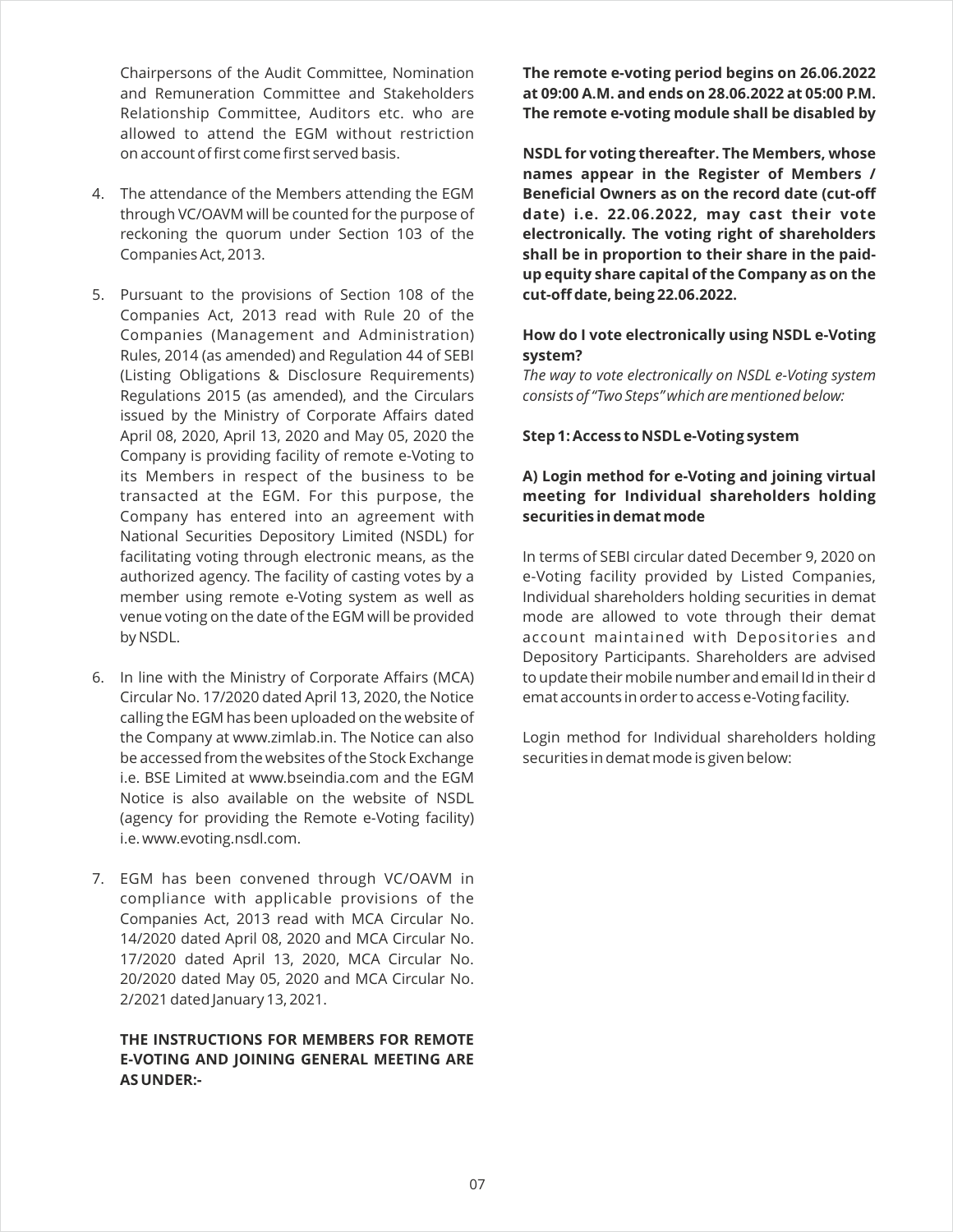| <b>Type of shareholders</b>                                                                | <b>Login Method</b>                                                                                                                                                                                                                                                                                                                                                                                                                                                                                                                                                                                                                                                                                                                                                                                                                                                                                                                                                                                                                                                                                                                                                                                                                                                                                                                                                                                                                                                                                                                                                                                                                                                                                                                                                                                                                                                                                                                                                                                                                    |  |  |
|--------------------------------------------------------------------------------------------|----------------------------------------------------------------------------------------------------------------------------------------------------------------------------------------------------------------------------------------------------------------------------------------------------------------------------------------------------------------------------------------------------------------------------------------------------------------------------------------------------------------------------------------------------------------------------------------------------------------------------------------------------------------------------------------------------------------------------------------------------------------------------------------------------------------------------------------------------------------------------------------------------------------------------------------------------------------------------------------------------------------------------------------------------------------------------------------------------------------------------------------------------------------------------------------------------------------------------------------------------------------------------------------------------------------------------------------------------------------------------------------------------------------------------------------------------------------------------------------------------------------------------------------------------------------------------------------------------------------------------------------------------------------------------------------------------------------------------------------------------------------------------------------------------------------------------------------------------------------------------------------------------------------------------------------------------------------------------------------------------------------------------------------|--|--|
| <b>Individual</b><br><b>Shareholders holding</b><br>securities in demat mode<br>with NSDL. | Existing IDeAS user can visit the e-Services website of NSDL Viz.<br>1.<br>https://eservices.nsdl.com either on a Personal Computer or on a mobile.<br>On the e-Services home page click on the "Beneficial Owner" icon under<br>"Login" which is available under 'IDeAS' section, this will prompt you to<br>enter your existing User ID and Password. After successful<br>authentication, you will be able to see e-Voting services under Value<br>added services. Click on "Access to e-Voting" under e-Voting services and<br>you will be able to see e-Voting page. Click on company name or e-Voting<br>service provider i.e. NSDL and you will be re-directed to e-Voting website<br>of NSDL for casting your vote during the remote e-Voting period or joining<br>virtual meeting & voting during the meeting.<br>If you are not registered for IDeAS e-Services, option to register is<br>2.<br>available at https://eservices.nsdl.com. Select "Register Online for IDeAS<br>Portal" or click at<br>https://eservices.nsdl.com/SecureWeb/IdeasDirectReg.jsp<br>Visit the e-Voting website of NSDL. Open web browser by typing the<br>3.<br>following URL: https://www.evoting.nsdl.com/ either on a Personal<br>Computer or on a mobile. Once the home page of e-Voting system is<br>launched, click on the icon "Login" which is available under<br>'Shareholder/Member' section. A new screen will open. You will have to<br>enter your User ID (i.e. your sixteen digit demat account number hold<br>with NSDL), Password/OTP and a Verification Code as shown on the<br>screen. After successful authentication, you will be redirected to NSDL<br>Depository site wherein you can see e-Voting page. Click on company<br>name or e-Voting service provider i.e. NSDL and you will be redirected to<br>e-Voting website of NSDL for casting your vote during the remote e-Voting<br>period or joining virtual meeting & voting during the meeting.<br>Shareholders/Members can also download NSDL Mobile App "NSDL<br>4. |  |  |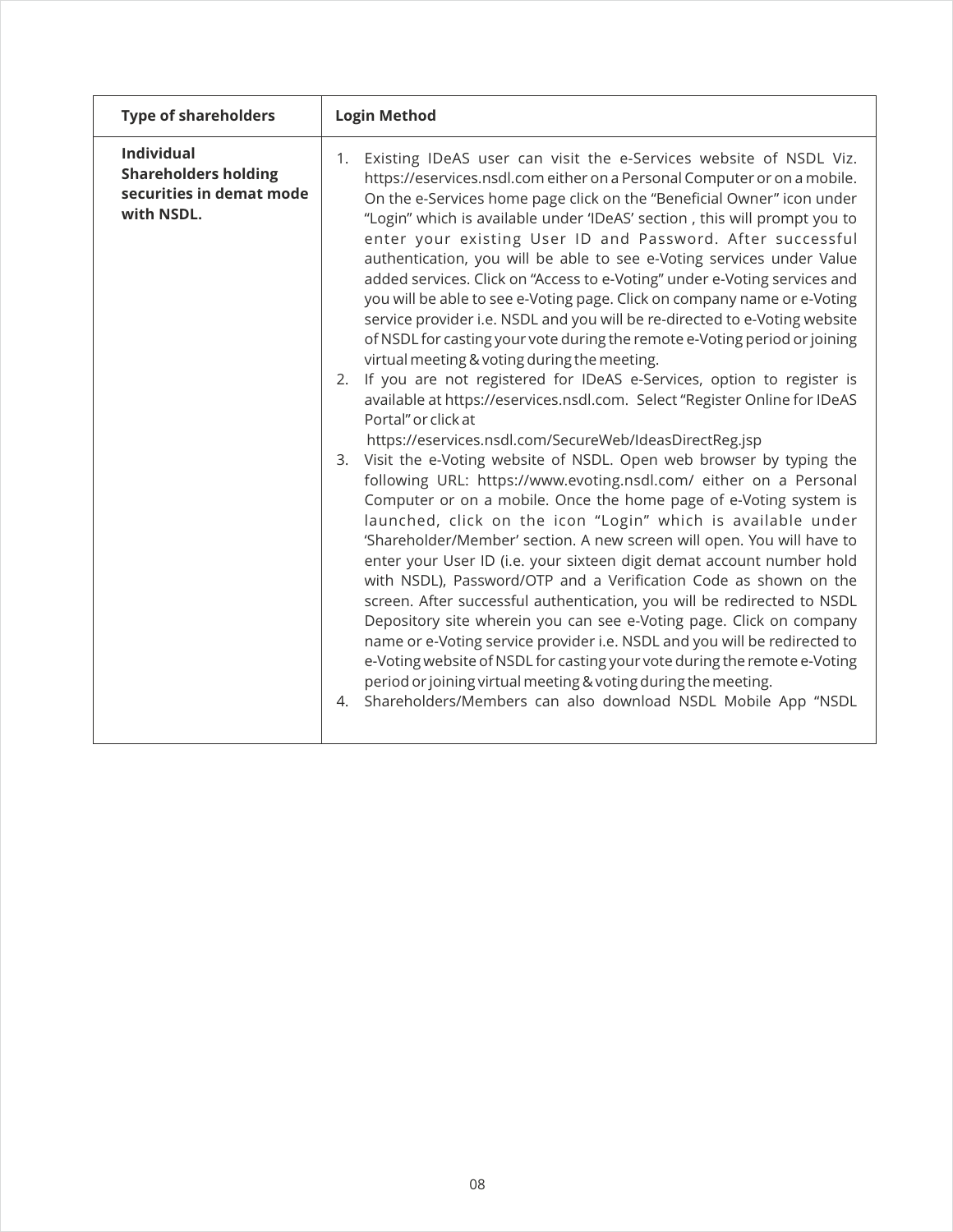|                                                                                                                                     | Speede" facility by scanning the QR code mentioned below for seamless<br>voting experience.<br><b>NSDL Mobile App is available on</b><br>Google Play<br>App Store                                                                                                                                                                                                                                                                                                                                                                                                                                                                                                                                                                                                                                                                                                                                                                                                                                                                                                                                                                                                           |
|-------------------------------------------------------------------------------------------------------------------------------------|-----------------------------------------------------------------------------------------------------------------------------------------------------------------------------------------------------------------------------------------------------------------------------------------------------------------------------------------------------------------------------------------------------------------------------------------------------------------------------------------------------------------------------------------------------------------------------------------------------------------------------------------------------------------------------------------------------------------------------------------------------------------------------------------------------------------------------------------------------------------------------------------------------------------------------------------------------------------------------------------------------------------------------------------------------------------------------------------------------------------------------------------------------------------------------|
| <b>Individual</b><br><b>Shareholders holding</b><br>securities in demat<br>mode with CDSL                                           | Existing users who have opted for Easi / Easiest, they can login through<br>1.<br>their user id and password. Option will be made available to reach e-<br>Voting page without any further authentication. The URL for users to login<br>to Easi / Easiest are https://web.cdslindia.com/myeasi/home/login or<br>www.cdslindia.com and click on New System Myeasi.<br>After successful login of Easi/Easiest the user will be also able to see the E<br>2.<br>Voting Menu. The Menu will have links of e-Voting service provider i.e.<br>NSDL. Click on NSDL to cast your vote.<br>If the user is not registered for Easi/Easiest, option to register is available<br>3.<br>at https://web.cdslindia.com/myeasi/Registration/EasiRegistration<br>4. Alternatively, the user can directly access e-Voting page by providing<br>demat Account Number and PAN No. from a link in www.cdslindia.com<br>home page. The system will authenticate the user by sending OTP on<br>registered Mobile & Email as recorded in the demat Account. After<br>successful authentication, user will be provided links for the respective<br>ESP i.e. NSDL where the e-Voting is in progress. |
| <b>Individual</b><br><b>Shareholders</b><br>(holding securities in<br>demat mode)<br>login through their<br>depository participants | You can also login using the login credentials of your demat account through<br>your Depository Participant registered with NSDL/CDSL for e-Voting facility.<br>upon logging in, you will be able to see e-Voting option. Click on e-Voting<br>option, you will be redirected to NSDL/CDSL Depository site after successful<br>authentication, wherein you can see e-Voting feature. Click on company name<br>or e-Voting service provider i.e. NSDL and you will be redirected to e-Voting<br>website of NSDL for casting your vote during the remote e-Voting period or<br>joining virtual meeting & voting during the meeting.                                                                                                                                                                                                                                                                                                                                                                                                                                                                                                                                           |

**Important note:** Members who are unable to retrieve User ID/ Password are advised to use Forget User ID and Forget Password option available at abovementioned website.

**Helpdesk for Individual Shareholders holding securities in demat mode for any technical issues related to login through Depository i.e. NSDL and CDSL.**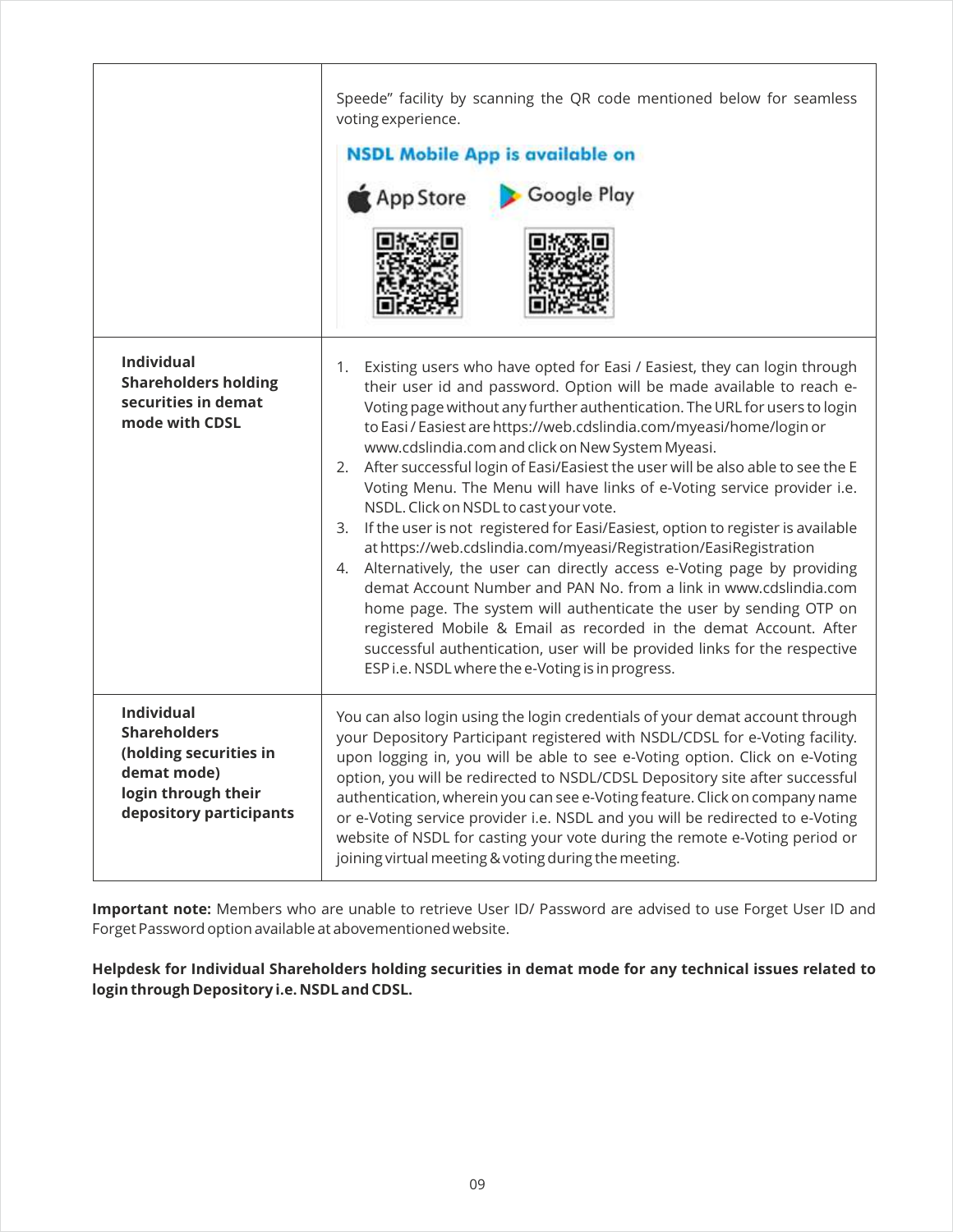| Login type                     | <b>Helpdesk details</b>                                                         |
|--------------------------------|---------------------------------------------------------------------------------|
| <b>Individual Shareholders</b> | Members facing any technical issue in login can contact NSDL helpdesk by        |
| holding securities in          | sending a request at evoting@nsdl.co.in or call at toll free no.: 1800 1020 990 |
| demat mode with NSDL           | and 1800 22 44 30                                                               |
| <b>Individual Shareholders</b> | Members facing any technical issue in login can contact CDSL helpdesk by        |
| holding securities in          | sending a request at helpdesk.evoting@cdslindia.com or contact at 022-          |
| demat mode with CDSL           | 23058738 or 022-23058542-43                                                     |

**B) Login Method for e-Voting and joining virtual meeting for shareholders other than Individual shareholders holding securities in demat mode and shareholders holding securities in physical mode.**

# **How to Log-in to NSDL e-Voting website?**

- 1. Visit the e-Voting website of NSDL. Open web browser by typing the following URL: https://www.evoting.nsdl.com/ either on a Personal Computer or on a mobile.
- 2. Once the home page of e-Voting system is launched, click on the icon "Login" which is available under 'Shareholder/Member' section.
- 3. A new screen will open. You will have to enter your User ID, your Password/OTP and a Verification Code as shown on the screen. Alternatively, if you are registered for NSDL eservices i.e. IDEAS, you can log-in at https://eservices.nsdl.com/ with your existing IDEAS login. Once you log-in to NSDL eservices after using

your log-in credentials, click on e-Voting and you can proceed to Step 2 i.e. Cast your vote electronically.

4. Your User ID details are given below :

| <b>Manner of holding shares i.e. Demat</b><br>(NSDL or CDSL) or Physical | <b>Your User ID is:</b>                                                                                                                                         |
|--------------------------------------------------------------------------|-----------------------------------------------------------------------------------------------------------------------------------------------------------------|
| a) For Members who hold shares<br>in demat account with NSDL.            | 8 Character DP ID followed by 8 Digit Client ID<br>For example if your DP ID is In300*** and Client ID is 12****** then<br>your user ID is IN300***12******.    |
| b) For Members who hold shares<br>in demat account with CDSL.            | 16 Digit Beneficiary ID<br>For example if your Beneficiary ID is 12************** then your<br>user ID is 12**************                                      |
| c) For Members holding shares in<br><b>Physical Form.</b>                | EVEN Number followed by Folio Number registered with the<br>company<br>For example if folio number is 001*** and EVEN is 101456 then<br>user ID is 101456001*** |

5. Password details for shareholders other than Individual shareholders are given below:

a) If you are already registered for e-Voting, then you can user your existing password to login and cast your vote.

b) If you are using NSDL e-Voting system for the first time, you will need to retrieve the 'initial password' which was communicated to you. Once you retrieve your 'initial password', you need to enter the 'initial password' and the system will force you to change your password.

- c) How to retrieve your 'initial password'?
- (i) If your email ID is registered in your demat account or with the company, your 'initial password' is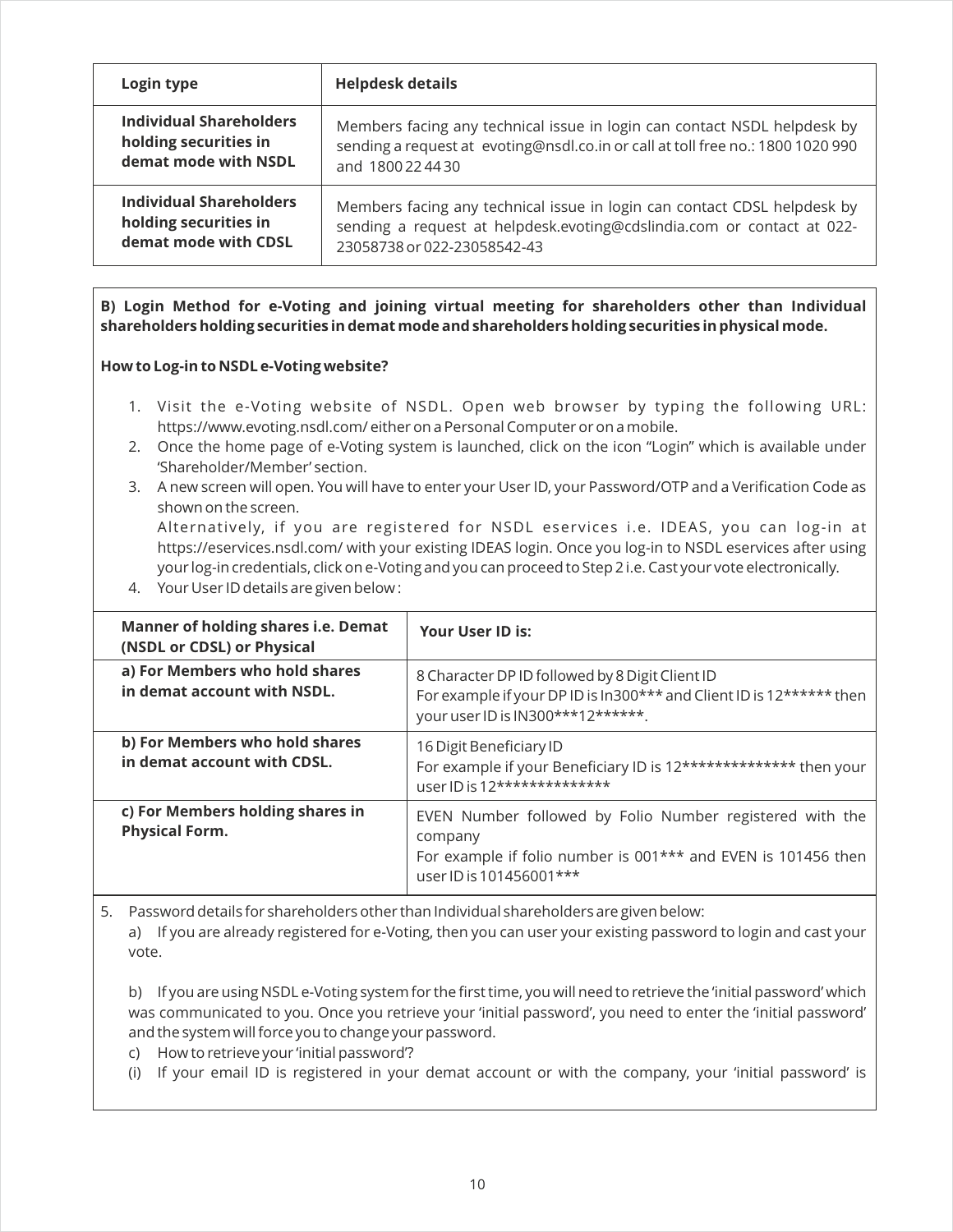communicated to you on your email ID. Trace the email sent to you from NSDL from your mailbox. Open the email and open the attachment i.e. a .pdf file. Open the .pdf file. The password to open the .pdf file is your 8 digit client ID for NSDL account, last 8 digits of client ID for CDSL account or folio number for shares held in physical form. The .pdf file contains your 'User ID' and your 'initial password'.

(ii) If your email ID is not registered, please follow steps mentioned below in process for those shareholders whose email ids are not registered.

6. f you are unable to retrieve or have not received the " Initial password" or have forgotten your password: a) Click on "Forgot User Details/Password?"(If you are holding shares in your demat account with NSDL or CDSL) option available on www.evoting.nsdl.com.

b) Physical User Reset Password?" (If you are holding shares in physical mode) option available on www.evoting.nsdl.com.

c) If you are still unable to get the password by aforesaid two options, you can send a request at evoting@nsdl.co.in mentioning your demat account number/folio number, your PAN, your name and your registered address etc.

d) Members can also use the OTP (One Time Password) based login for casting the votes on the e-Voting system of NSDL.

- 7. After entering your password, tick on Agree to "Terms and Conditions" by selecting on the check box.
- 8. Now, you will have to click on "Login" button.
- 9. After you click on the "Login" button, Home page of e-Voting will open.

# **Step 2: Cast your vote electronically and join General Meeting on NSDL e-Voting system.**

# **How to cast your vote electronically and join General Meeting on NSDL e-Voting system?**

- 1. After successful login at Step 1, you will be able to see all the companies "EVEN" in which you are holding shares and whose voting cycle and General Meeting is in active status.
- 2. Select "EVEN" of company for which you wish to cast your vote during the remote e-Voting period and casting your vote during the General Meeting. For joining virtual meeting, you need to click on "VC/OAVM" link placed under "Join Meeting".
- 3. Now you are ready for e-Voting as the Voting page opens.
- 4. Cast your vote by selecting appropriate options i.e. assent or dissent, verify/modify the number of shares for which you wish to cast your vote and click on "Submit" and also "Confirm" when prompted.
- 5. Upon confirmation, the message "Vote cast successfully" will be displayed.
- 6. You can also take the printout of the votes cast by you by clicking on the print option on the confirmation page.
- 7. Once you confirm your vote on the resolution, you will not be allowed to modify your vote.

# **General Guidelines for shareholders**

- 1. Institutional shareholders (i.e. other than individuals, HUF, NRI etc.) are required to send scanned copy (PDF/JPG Format) of the relevant Board Resolution/ Authority letter etc. with attested specimen signature of the duly authorized signatory(ies) who are authorized to vote, to the Scrutinizer by e-mail to csroshnijethani@gmail.com with a copy marked to evoting@nsdl.co.in. Institutional shareholders (i.e. other than individuals, HUF, NRI etc.) can also upload their Board Resolution / Power of Attorney / Authority Letter etc. by clicking on "Upload Board Resolution / Authority Letter" displayed under "e-Voting" tab in their login.
- 2. It is strongly recommended not to share your password with any other person and take utmost care to keep your password confidential. Login to the e-voting website will be disabled upon five unsuccessful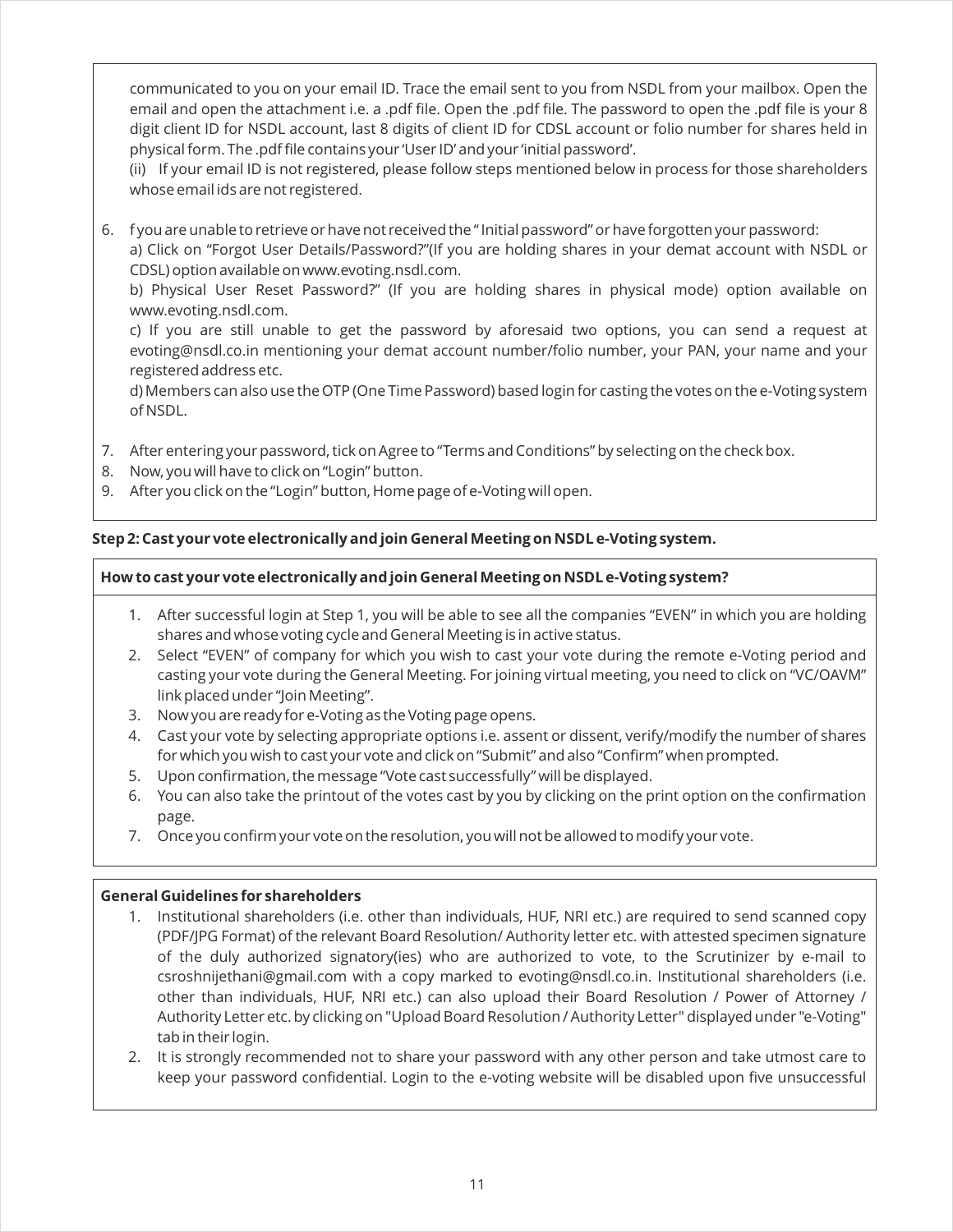attempts to key in the correct password. In such an event, you will need to go through the "Forgot User Details/Password?" or "Physical User Reset Password?" option available on www.evoting.nsdl.com to reset the password.

3. In case of any queries, you may refer the Frequently Asked Questions (FAQs) for Shareholders and e-voting user manual for Shareholders available at the download section of www.evoting.nsdl.com or call on toll free no.: 1800 1020 990 and 1800 22 44 30 or send a request to Ms. Pallavi Mhatre, Manager at evoting@nsdl.co.in

# **Process for those shareholders whose email ids are not registered with the depositories for procuring user id and password and registration of e mail ids for e-voting for the resolutions set out in this notice:**

- 1. In case shares are held in physical mode please provide Folio No., Name of shareholder, scanned copy of the share certificate (front and back), PAN (self attested scanned copy of PAN card), AADHAR (self attested scanned copy of Aadhar Card) by email to cs@zimlab.in.
- 2. In case shares are held in demat mode, please provide DPID-CLID (16 digit DPID + CLID or 16 digit beneficiary ID), Name, client master or copy of Consolidated Account statement, PAN (self attested scanned copy of PAN card), AADHAR (self attested scanned copy of Aadhar Card) to cs@zimlab.in . If you are an Individual shareholders holding securities in demat mode, you are requested to refer to the login method explained at step 1 (A) i.e. Login method for e-Voting and joining virtual meeting for Individual shareholders holding securities in demat mode.
- 3. Alternatively shareholder/members may send a request to evoting@nsdl.co.in for procuring user id and password for e-voting by providing above mentioned documents.
- 4. In terms of SEBI circular dated December 9, 2020 on e-Voting facility provided by Listed Companies, Individual shareholders holding securities in demat mode are allowed to vote through their demat account maintained with Depositories and Depository Participants. Shareholders are required to update their mobile number and email ID correctly in their demat account in order to access e-Voting facility.

# **THE INSTRUCTIONS FOR MEMBERS FOR e-VOTING ON THE DAY OF THE EGM ARE AS UNDER:-**

- 1. The procedure for e-Voting on the day of the EGM is same as the instructions mentioned above for remote e-voting.
- 2. Only those Members/ shareholders, who will be present in the EGM through VC/OAVM facility and have not casted their vote on the Resolutions through remote e-Voting and are otherwise not barred from doing so, shall be eligible to vote through e-Voting system in the EGM.
- 3. Members who have voted through Remote e-Voting will be eligible to attend the EGM. However, they will not be eligible to vote at the EGM.
- 4. The details of the person who may be contacted for any grievances connected with the facility for e-Voting on the day of the EGM shall be the same person mentioned for Remote e-voting.

# **INSTRUCTIONS FOR MEMBERS FOR ATTENDING THE EGM THROUGH VC/OAVM ARE AS UNDER:**

- 1. Member will be provided with a facility to attend the EGM through VC/OAVM through the NSDL e-Voting system. Members may access by following the steps mentioned above for Access to NSDL e-Voting system. After successful login, you can see link of "VC/OAVM link" placed under "Join meeting" menu against company name. You are requested to click on VC/OAVM link placed under Join General Meeting menu. The link for VC/OAVM will be available in Shareholder/Member login where the EVEN of Company will be displayed. Please note that the members who do not have the User ID and Password for e-Voting or have forgotten the User ID and Password may retrieve the same by following the remote e-Voting instructions mentioned in the notice to avoid last minute rush.
- 2. Members are encouraged to join the Meeting through Laptops for better experience.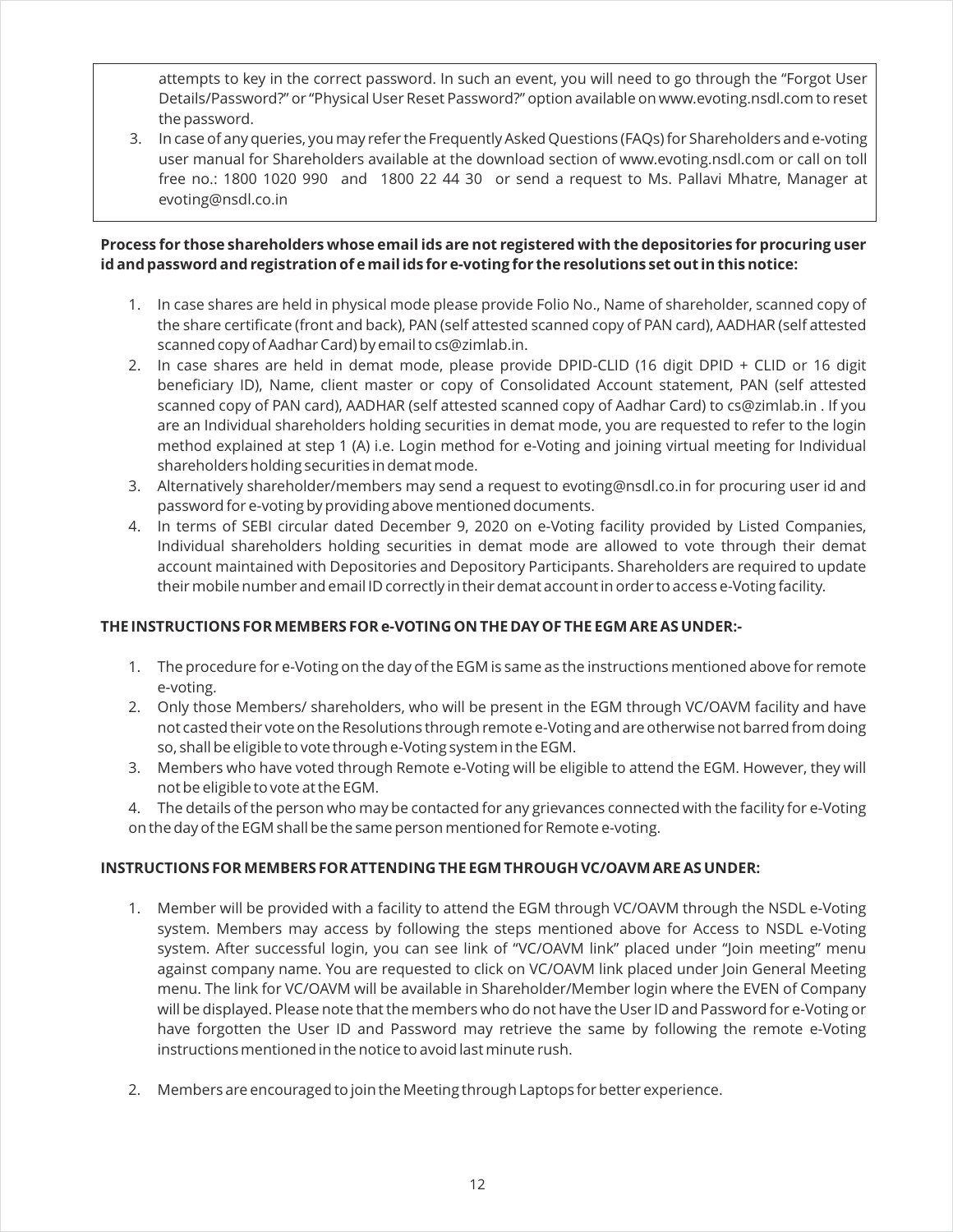- 3. Further Members will be required to allow Camera and use Internet with a good speed to avoid any disturbance during the meeting.
- 4. Please note that Participants Connecting from Mobile Devices or Tablets or through Laptop connecting via Mobile Hotspot may experience Audio/Video loss due to Fluctuation in their respective network. It is therefore recommended to use Stable Wi-Fi or LAN Connection to mitigate any kind of aforesaid glitches.
- 5. Shareholders who would like to express their views/have questions may send their questions in advance mentioning their name demat account number/folio number, email id, mobile number at cs@zimlab.in latest by Wednesday, 22<sup>nd</sup> June 2022. The same will be replied by the company suitably.
- 6. Shareholders who would like to express their views/ask questions during the meeting should register themselves as a speaker and send their request mentioning their name, demat account number/folio number, email id, mobile number at cs@zimlab.in latest by 5:00 p.m. (IST) on Wednesday, 22<sup>nd</sup> June 2022. Only those Members who have pre-registered themselves as a speaker will be allowed to express their views/ask questions during the EGM. The Company reserves the right to restrict the number of speakers depending on the availability of time for the EGM. Those shareholders who have registered themselves as a speaker will only be allowed to express their views/ask questions during the meeting.
- 7. When a pre-registered speaker is invited to speak at the meeting but he / she does not respond, the next speaker will be invited to speak. Accordingly, all speakers are requested to get connected to a device with a video/ camera along with good internet speed.
- 8. The Company reserves the right to restrict the number of questions and number of speakers, as appropriate, for smooth conduct of the EGM.
- 9. Members who need assistance before or during the EGM, can contact NSDL at evoting@nsdl.co.in or call 1800 1020 990 / 1800 22 44 30.

# **E-Voting Results :**

The Scrutiniser will, after the conclusion of e-voting at the Meeting, scrutinise the votes cast at the EGM and votes cast through remote e-voting, make a consolidated Scrutiniser's Report and submit the same to any of the Director of the Company. The result of e-voting will be declared within two working days of the conclusion of the Meeting and the same, along with the consolidated Scrutiniser's Report, will be placed on the website of the Company www.zimlab.in and on the website of NSDL at https://www.evoting.nsdl.com/. The result will simultaneously be communicated to the Stock Exchange.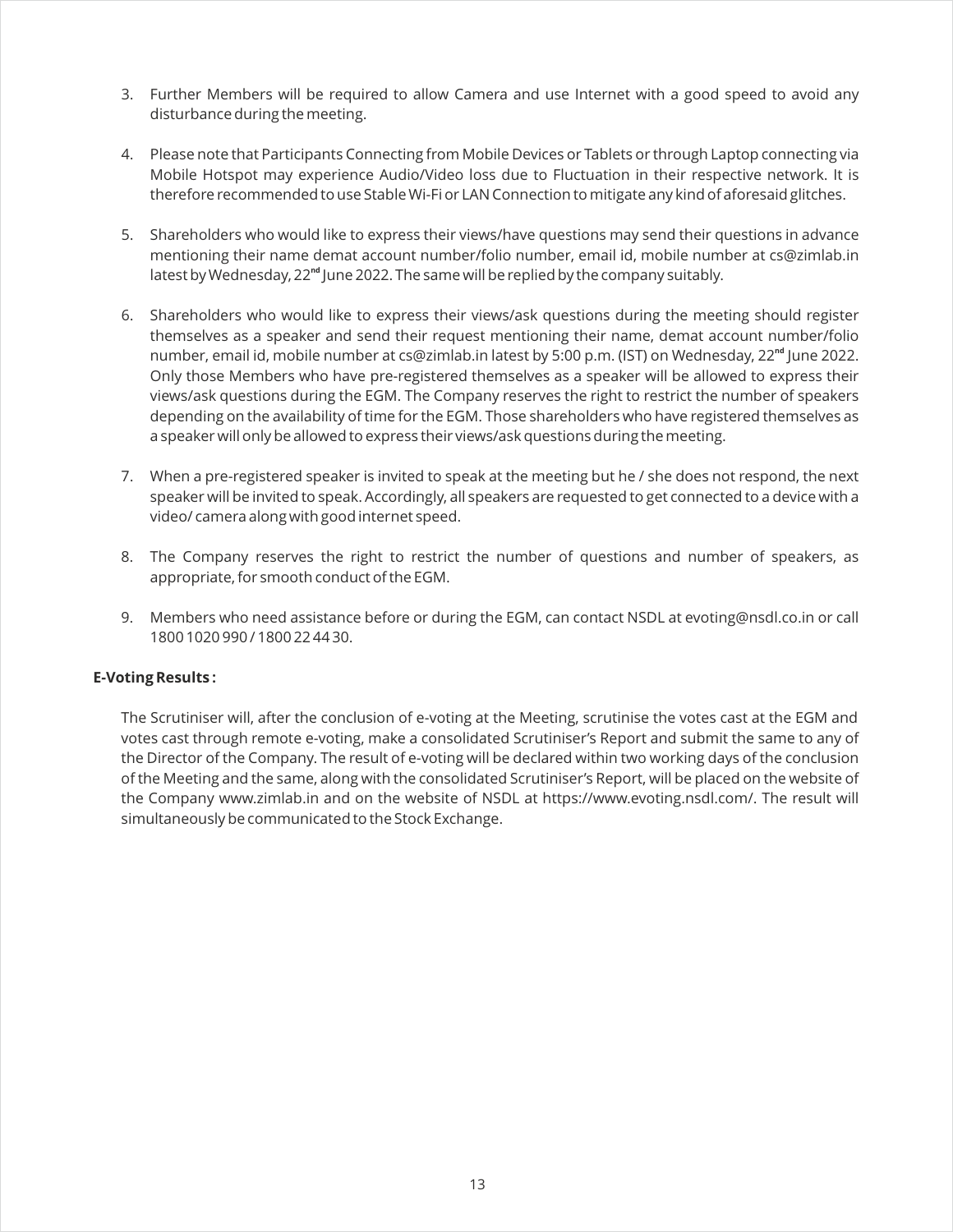# **Explanatory Statement pursuant to Section 102 of the Companies Act, 2013**

# **Resolution No. 1:**

On the recommendation of Nomination and Remuneration Committee, the Board of Directors of the Company have appointed Dr. Kamlesh Shende (DIN: 09537666) as an Additional Director in the Capacity of Independent Director for a term of 3 (three) years with effect from 01<sup>st</sup> April, 2022, subject to approval of the members of the Company, in terms of Section 161 of the Companies Act, 2013 .

Pursuant to the provisions of Regulation 17(1) (C) of Securities and Exchange Board of India (Listing Obligations Disclosure Requirements), Regulations, 2015, Dr. Kamlesh Shende can hold office as an additional director up to the date of next General Meeting or for a period of three months from the date of appointment, whichever is earlier.

The Company has received declaration from Dr. Kamlesh Shende stating that he meets the criteria of Independence as prescribed under sub-section (6) of Section 149 of the Companies Act, 2013 and Rules framed thereunder, read with Schedule IV of the Companies Act, 2013 and the Securities and Exchange Board of India (Listing Obligations and Disclosure Requirements), Regulations, 2015, as amended. Further, the Company has also received Dr. Kamlesh Shende's consent to act as a Director in terms of section 152 of the Companies Act, 2013 and a declaration that he is not disqualified from being appointed as a Director in terms of Section 164 of the Companies Act, 2013. Dr. Kamlesh Shende has confirmed that he has registered himself in the database for Independent Director. In the opinion of the Nomination and Remuneration Committee and the Board, he is independent of the Management.

The Company has also received a notice in writing under Section 160 of the Companies Act, 2013, from a Member proposing the candidature of Dr. Kamlesh Shende for the office of Independent Directors of the Company, not liable to retire by rotation.

Dr. Kamlesh Shende has more than 30 years of experience in the area of Regulatory Affairs in the Pharmaceutical sector. Considering Dr. Shende's rich experience in the pharmaceutical industry, the Board considers that induction of eminent professional like Dr. Shende would immensely benefit the Company, and therefore, recommends obtaining approval of the Members as a Special Resolution for appointment of Dr. Kamlesh Shende as Independent Director of the Company. The profile of Dr. Kamlesh Shende is enclosed as Annexure II.

A brief profile and other particulars of, as required under the provisions of Regulation 36(3) of SEBI (Listing Obligations and Disclosure Requirements) Regulations, 2015 and Secretarial Standards on General Meetings issued by the Institute of Company Secretaries of India, are provided in the Annexure I and II forming part of this Notice. The draft letter of appointment of Dr. Kamlesh Shende containing terms of his appointment, is available for inspection by Members through electronic mode.

Dr. Kamlesh Shende meets the following skills and capabilities required for the role as an Independent Director, as have been identified by the Board of Directors of the Company:

(a) Corporate Governance: Protection of Stakeholders interest, observing best governance practices and identifying key governance risks and driving good corporate ethics and values.

(b) General Management: General Know-how of business management, talent management and development, workplace health & safety.

(c) Pharmaceuticals, Science and Technology: Significant background and experience in pharmaceutical sector, science technology domain.

(d) Risk and compliance oversight: Ability to identify key risks to the organisation in a wide range of areas including legal and regulatory compliance.

(e) Finance & Accounts: Ability to analyse and understand the key financial statements Proficiency in financial management, financial reporting process, budgeting, treasury operations, audit, capital allocation.

Accordingly, the approval of members is being sought for appointment of Dr. Kamlesh Shende as Independent Director, for a term of 3 (three) years i.e., from 01 $^{\text{st}}$  April, 2022 not liable to retire by rotation. Dr. Kamlesh Shende will be entitled to receive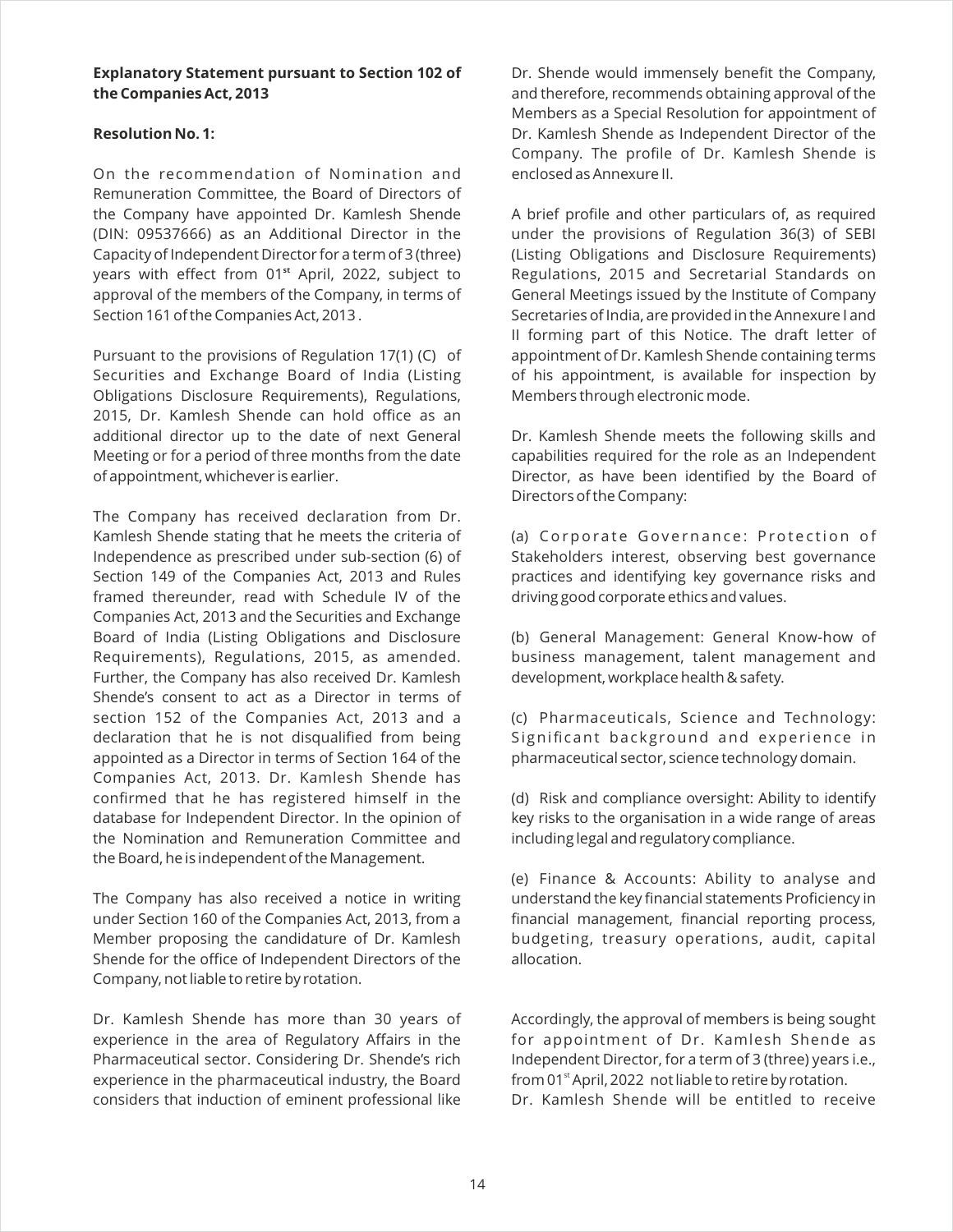remuneration by way of Commission, reimbursement of expenses for participation in the Board meetings and such sum as may be approved by the Board of Directors on the recommendation of the Nomination and Remuneration Committee within the overall limits under Companies Act, 2013 of up to 1% of the net profits of the Company during any financial year, in aggregate payable to all Non-Executive Directors put together or as per Schedule V of the Companies Act, 2013. Details of remuneration paid to Independent Directors shall be disclosed as part of the Annual Report.

The Board of Directors recommend the resolutions as set out in item no. 1 of this Notice for approval of the members as Special Resolutions.

None of the Directors or Key Managerial Personnel of the Company and their relatives, other than Dr. Kamlesh Shende and his relatives, for respective resolution relating to his appointment, are in any way concerned or interested.

#### **Resolution No. 2:**

On the recommendation of Nomination and Remuneration Committee, the Board of Directors of the Company have appointed Dr. Kakasaheb Mahadik (DIN: 08688418) as an Additional Director in the Capacity of Independent Director for a term of 3 (three) years with effect from 01<sup>st</sup> April, 2022, subject to approval of the members of the Company, in terms of Section 161 of the Companies Act, 2013.

Pursuant to the provisions of Regulation 17(1) (C) of Securities and Exchange Board of India. (Listing Obligations Disclosure Requirements), Regulations, 2015, Dr. Kakasaheb Mahadik can hold office as an additional director up to the date of next General Meeting or for a period of three months from the date of appointment, whichever is earlier.

The Company has received declaration from Dr. Kakasaheb Mahadik stating that he meets the criteria of Independence as prescribed under sub-section (6) of Section 149 of the Companies Act, 2013 and Rules framed thereunder, read with Schedule IV of the Companies Act, 2013 and the Securities and Exchange Board of India (Listing Obligations and Disclosure Requirements), Regulations, 2015, as amended. Further, the Company has also received Dr. Kakasaheb Mahadik's consent to act as a Director in terms of section 152 of the Companies Act, 2013 and a declaration that he is not disqualified from being appointed as a Director in terms of Section 164 of the Companies Act, 2013. Dr. Kakasaheb Mahadik has confirmed that he has registered himself in the database for Independent Directors. In the opinion of the Nomination and Remuneration Committee and the Board, he is independent of the Management.

The Company has also received a notice in writing under Section 160 of the Companies Act, 2013, from a Member proposing the candidature of Dr. Kakasaheb Mahadik for the office of Independent Director of the Company, not liable to retire by rotation.

Dr. Kakasaheb Mahadik, a senior professional having a rich experience of more than 35 years in Research in pharmaceutical sector including Novel Drug Delivery Systems. Considering Dr. Mahadik's rich experience in the pharmaceutical industry, the Board considers that induction of eminent professional like Dr. Mahadik would immensely benefit the Company, and therefore, recommends obtaining approval of the Members as a Special Resolution for appointment of Dr. Kakasaheb Mahadik as Independent Director of the Company. The profile of Dr. Kakasaheb Mahadik is enclosed as Annexure II.

A brief profile and other particulars of, as required under the provisions of Regulation 36(3) of SEBI (Listing Obligations and Disclosure Requirements) Regulations, 2015 and Secretarial Standards on General Meetings issued by the Institute of Company Secretaries of India, are provided in the Annexure I and II forming part of this Notice. The draft letter of appointment of Dr. Kakasaheb Mahadik containing terms of his appointment, is available for inspection by Members through electronic mode.

Dr. Kakasaheb Mahadik meets the following skills and capabilities required for the role as an Independent Director, as have been identified by the Board of Directors of the Company:

(a) Corporate Governance: Protection of Stakeholders interest, observing best governance practices and identifying key governance risks and driving good corporate ethics and values.

(b) General Management: General Know-how of business management, talent management and development, workplace health & safety.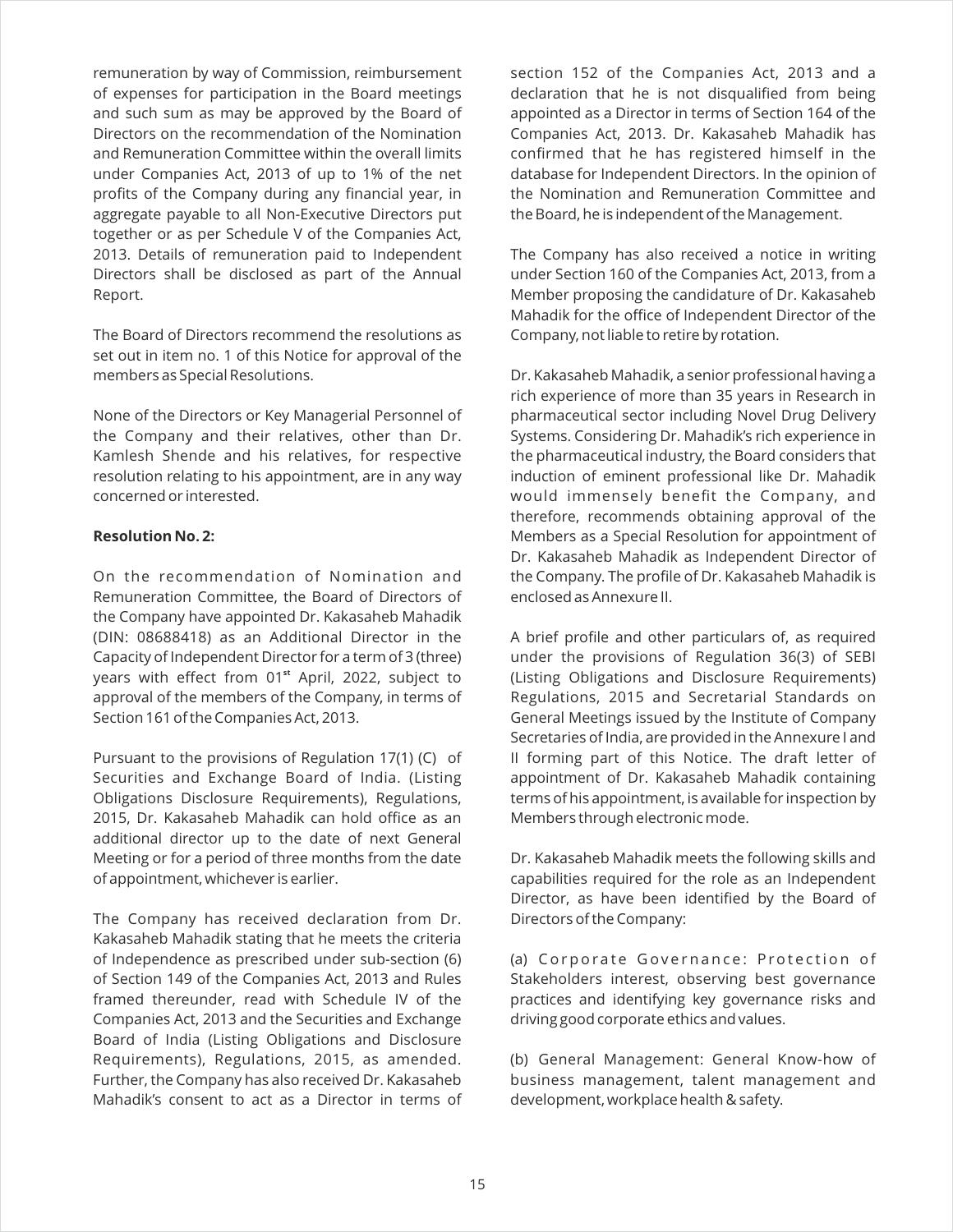(c) Pharmaceuticals, Science and Technology: Significant background and experience in pharmaceutical sector, science technology domain.

(d) Risk and compliance oversight: Ability to identify key risks to the organisation in a wide range of areas including legal and regulatory compliance.

(e) Finance & Accounts: Ability to analyse and understand the key financial statements Proficiency in financial management, financial reporting process, budgeting, treasury operations, audit, capital allocation.

Accordingly, the approval of members is being sought for appointment of Dr. Kakasaheb Mahadik as Independent Director, for a term of 3 (three) years i.e., from 01<sup>st</sup> April, 2022 not liable to retire by rotation.

Dr. Kakasaheb Mahadik will be entitled to receive remuneration by way of Commission, reimbursement of expenses for participation in the Board meetings and such sum as may be approved by the Board of Directors on the recommendation of the Nomination and Remuneration Committee within the overall limits under Companies Act, 2013 of up to 1% of the net profits of the Company during any financial year, in aggregate payable to all Non-Executive Directors put together or as per Schedule V of the Companies Act, 2013. Details of remuneration paid to Independent Directors shall be disclosed as part of the Annual Report.

The Board of Directors recommend the resolutions as set out in item no. 2 of this Notice for approval of the members as Special Resolutions.

None of the Directors or Key Managerial Personnel of the Company and their relatives, other than Dr. Kakasaheb Mahadik and his relatives, for respective resolution relating to his appointment, are in any way concerned or interested.

#### **Resolution No. 3**

In terms of the provisions of Section 149 of the Companies Act, 2013 and Rules framed thereunder, the Shareholders of the Company, at their 34th Annual General Meeting held on 21<sup>st</sup> September, 2018, appointed Mrs. Kavita Loya (DIN: 07943519) as Independent Director of the Company, for a period of 5

(five) years commencing from  $21<sup>st</sup>$  September, 2017 to 20<sup>th</sup> September, 2022, not liable to retire by rotation. The Board of Directors and Nomination and Remuneration Committee, considering the expertise, experience and contribution made by Mrs. Kavita Loya during her first term and based on their performance evaluation, approved her reappointment as Independent Director for a period of 5 (five) years effective from 21<sup>st</sup> September, 2022 subject to the approval of members at this General Meeting.

Mrs. Kavita Loya has submitted the consent for her reappointment as an Independent Director. Further, the Company has received declarations from Mrs. Kavita Loya that she continues to meet the criteria of Independence prescribed under sub-section (6) of Section 149 of the Companies Act, 2013 and Rules framed thereunder, read with Schedule IV of the Companies Act, 2013 and the Securities and Exchange Board of India (Listing Obligations and Disclosure Requirements), Regulations, 2015, as amended. Also, as per confirmations received from her, she is not disqualified from being re-appointed as Director in terms of Section 164 of the Companies Act, 2013. Mrs. Kavita Loya has confirmed that she has registered herself in the database for Independent Directors. In the opinion of the Nomination and Remuneration Committee and the Board, Mrs. Kavita Loya is independent of the Management.

The Company has received a notice in writing under Section 160 of the Companies Act, 2013, from a Member proposing the candidature of Mrs. Kavita Loya for the office of Independent Director of the Company, not liable to retire by rotation.

Mrs. Kavita Loya is the Chairperson of the Audit Committee and Risk Management Committee and a member of the Nomination and Remuneration Committee of the Company.

Mrs. Kavita Loya is a Senior Practicing Chartered Accountant with 20 years of experience. The Board considers that an eminent professional like Mrs. Kavita Loya possessing expertise in Audit, Taxation and other financial matters would immensely benefit the Company, and therefore, recommends obtaining approval of the members as a Special Resolution for reappointment of Mrs. Kavita Loya as Independent Director of the Company. The profile of Mrs. Kavita Loya is enclosed as Annexure II.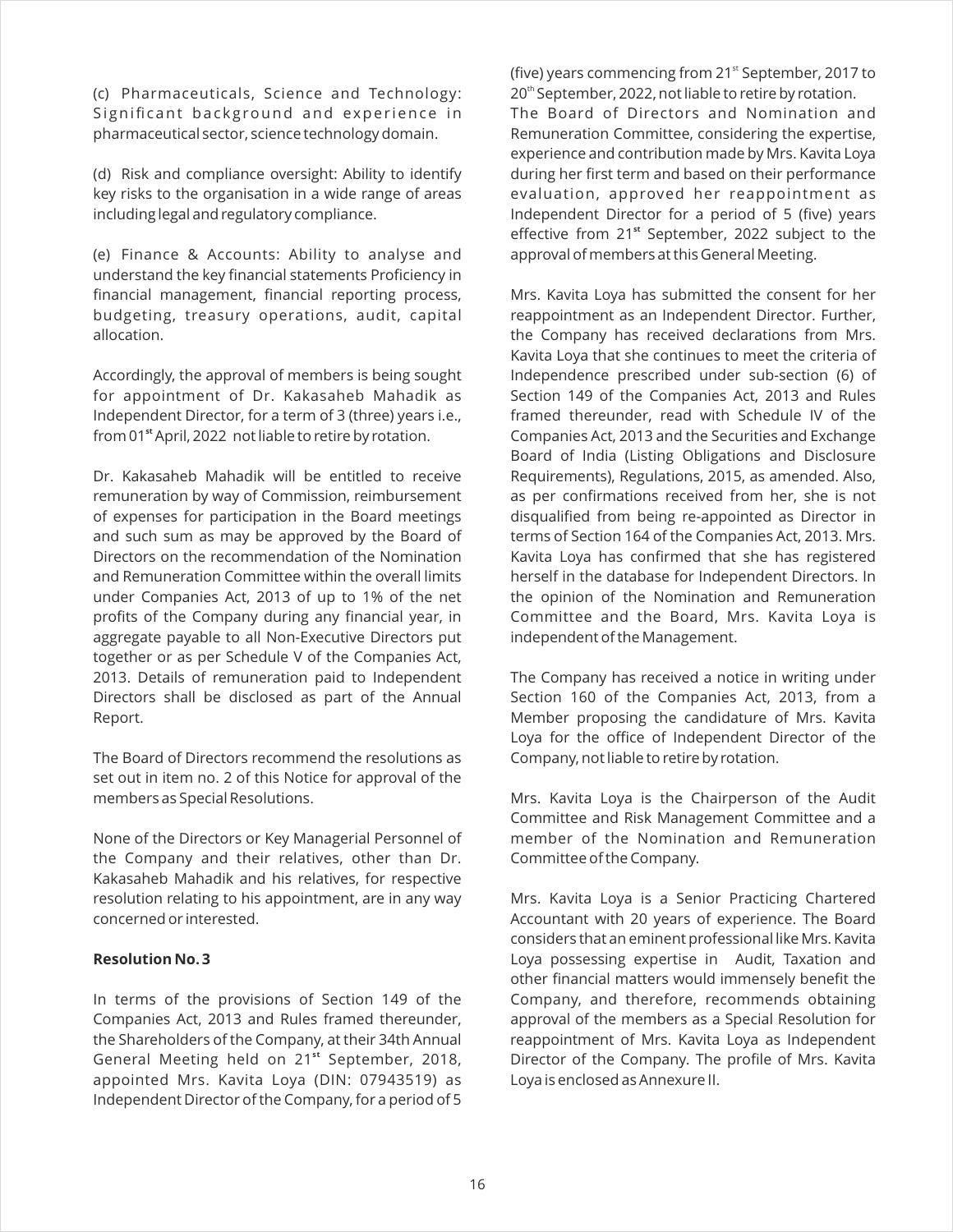The additional details of Mrs. Kavita Loya as required under Regulation 36(3) of the Securities and Exchange Board of India (Listing Obligations and Disclosure Requirements) Regulations, 2015 and the Secretarial Standards issued by the Institute of Company Secretaries of India are set out in the Annexure I and II forming part of this Notice. The draft letter of appointment of Mrs. Kavita Loya containing terms of her reappointment, is available for inspection by Members through electronic mode.

Mrs.Kavita Loya meets the following skills and capabilities required for the role as an Independent Director, as have been identified by the Board of Directors of the Company:

(a) Corporate Governance: Protection of Stakeholders interest, observing best governance practices and identifying key governance risks and driving good corporate ethics and values.

(b) General Management: General Know-how of business management, talent management and development, workplace health & safety.

(c) Pharmaceuticals, Science and Technology: Significant background and experience in pharmaceutical sector, science technology domain.

(d) Risk and compliance oversight: Ability to identify key risks to the organisation in a wide range of areas including legal and regulatory compliance.

(e) Finance & Accounts: Ability to analyse and understand the key financial statements Proficiency in financial management, financial reporting process, budgeting, treasury operations, audit, capital allocation.

Mrs. Kavita Loya will be entitled to receive remuneration by way of Commission, reimbursement of expenses for participation in the Board meetings and such sum as may be approved by the Board of Directors on the recommendation of the Nomination and Remuneration Committee within the overall limits under Companies Act, 2013 of up to 1% of the net profits of the Company during any financial year, in aggregate payable to all Non-Executive Directors put together or as per Schedule V of the Companies Act, 2013. Details of remuneration paid to Independent Directors shall be disclosed as part of the Annual Report.

The Board of Directors recommend the resolutions as set out in item no. 3 of this Notice for approval of the members as Special Resolutions.

None of the Directors or Key Managerial Personnel of the Company and their relatives, other than Mrs. Kavita Loya and her relatives, for respective resolution relating to her reappointment, are in any way concerned or interested.

#### **Resolution No. 4**

In terms of the provisions of Section 149 of the Companies Act, 2013 and Rules framed thereunder, the Shareholders of the Company, at their 34th Annual General Meeting held on 21<sup>st</sup> September, 2018, appointed Mr. Padmakar Joshi (DIN: 07944709) as an Independent Director of the Company, for a period of 5 (five) years commencing from 21<sup>st</sup> September, 2017 to 20<sup>th</sup> September, 2022, not liable to retire by rotation.

The Board of Directors and Nomination and Remuneration Committee, considering the expertise, experience and contribution made by Mr. Padmakar Joshi during his first term and based on the performance evaluation, approved his reappointment as an Independent Director for a period of 5 (five) years effective 21st September, 2022 subject to the approval of members at this General Meeting.

Mr. Padmakar Joshi has submitted the consent for his reappointment as an Independent Director. Further, the Company has received declarations from Mr. Padmakar Joshi that he continues to meet the criteria of Independence prescribed under sub-section (6) of Section 149 of the Companies Act, 2013 and Rules framed thereunder, read with Schedule IV of the Companies Act, 2013 and the Securities and Exchange Board of India (Listing Obligations and Disclosure Requirements), Regulations, 2015, as amended. Also, as per confirmations received from him, he is not disqualified from being reappointed as Director in terms of Section 164 of the Companies Act, 2013. Mr. Padmakar Joshi has confirmed that he has registered himself in the database for Independent Directors. In the opinion of the Nomination and Remuneration Committee and the Board, Mr. Padmakar Joshi is independent of the Management.

The Company has received a notice in writing under Section 160 of the Companies Act, 2013, from a Member proposing the candidature of Mr. Padmakar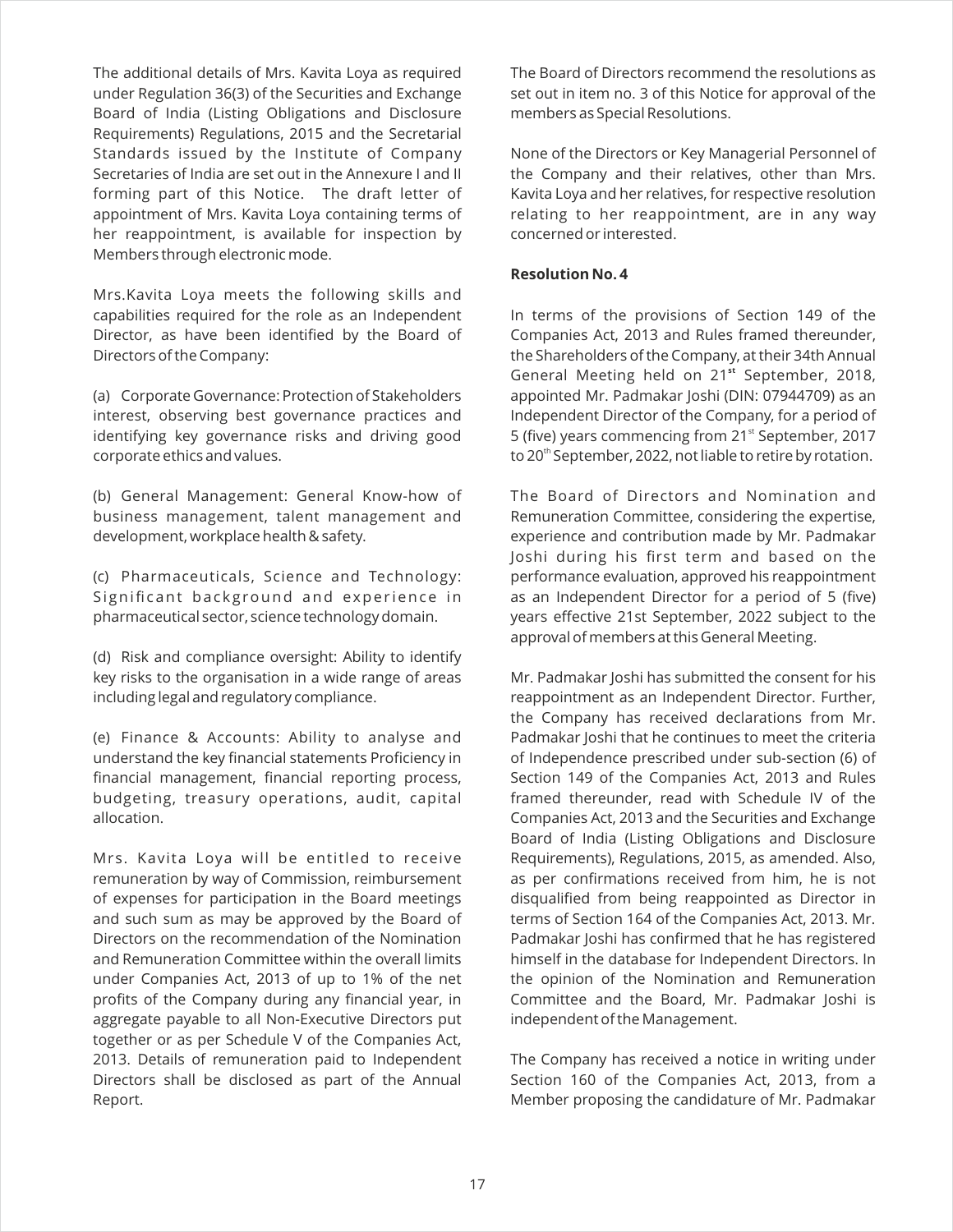Joshi for the office of Independent Director of the Company, not liable to retire by rotation.

Mr. Padmakar Joshi is the Chairman of the Nomination and Remuneration Committee and a member of the Audit Committee and Corporate Social Responsibility Committee of the Company.

Mr. Padmakar Joshi is a senior banking professional with more than 37 years of rich and multi-functional experience in areas of commercial banking. Considering his expertise, it would immensely benefit the Company, and therefore the Board, recommends obtaining approval of the Members as a Special Resolution for reappointment of Mr. Padmakar Joshi as an Independent Director of the Company. The profile of Mr. Padmakar Joshi is enclosed as Annexure II.

The additional details of Mr. Padmakar Joshi as required under Regulation 36(3) of the Securities and Exchange Board of India (Listing Obligations and Disclosure Requirements) Regulations, 2015 and the Secretarial Standards issued by the Institute of Company Secretaries of India are set out in the Annexure I and II forming part of this Notice. The draft letter of appointment of Mr. Padmakar Joshi containing terms of his reappointment, is available for inspection by members through electronic mode.

Mr. Padmakar Joshi meets the following skills and capabilities required for the role as an Independent Director, as have been identified by the Board of Directors of the Company:

(a) Corporate Governance: Protection of Stakeholders interest, observing best governance practices and identifying key governance risks and driving good corporate ethics and values.

(b) General Management: General Know-how of business management, talent management and development, workplace health & safety.

(c) Pharmaceuticals, Science and Technology: Significant background and experience in pharmaceutical sector, science technology domain.

(d) Risk and compliance oversight: Ability to identify key risks to the organisation in a wide range of areas including legal and regulatory compliance.

(e) Finance & Accounts: Ability to analyse and

understand the key financial statements Proficiency in financial management, financial reporting process, budgeting, treasury operations, audit, capital allocation.

Mr. Padmakar Joshi will be entitled to receive remuneration by way of Commission, reimbursement of expenses for participation in the Board meetings and such sum as may be approved by the Board of Directors on the recommendation of the Nomination and Remuneration Committee within the overall limits under Companies Act, 2013 of up to 1% of the net profits of the Company during any financial year, in aggregate payable to all Non-Executive Directors put together or as per Schedule V of the Companies Act, 2013. Details of remuneration paid to Independent Directors shall be disclosed as part of the Annual Report.

The Board of Directors recommend the resolutions as set out in item no. 4 of this Notice for approval of the members as Special Resolutions.

None of the Directors or Key Managerial Personnel of the Company and their relatives, other than Mr. Padmakar Joshi and his relatives, for respective resolutions relating to his reappointment, are in any way concerned or interested.

#### **Resolution No. 5**

Based on the recommendation of the Nomination and Remuneration Committee of the Company, the Board of Directors have approved reappointment of Dr. Anwar Daud, (DIN:00023529) subject to the approval of the members. Therefore, it is proposed to obtain approval of the members for reappointment of Dr. Anwar Daud for a further period of 5 (five) years effective from 01 $^{\rm st}$  August, 2022 to 31 $^{\rm st}$  July, 2027 at such a remuneration as proposed in the Resolution to Item no. 5 of this Notice.

The main terms and conditions of appointment of Dr. Anwar Daud in accordance with the Remuneration Policy of the Company is given below:

I) Remuneration :

a) Fixed Salary : In the range of ₹1.30 Crores p.a. to ₹3.00 Crores p.a.

b) Commission on Profit (Variable Pay) : up to 2.0 % of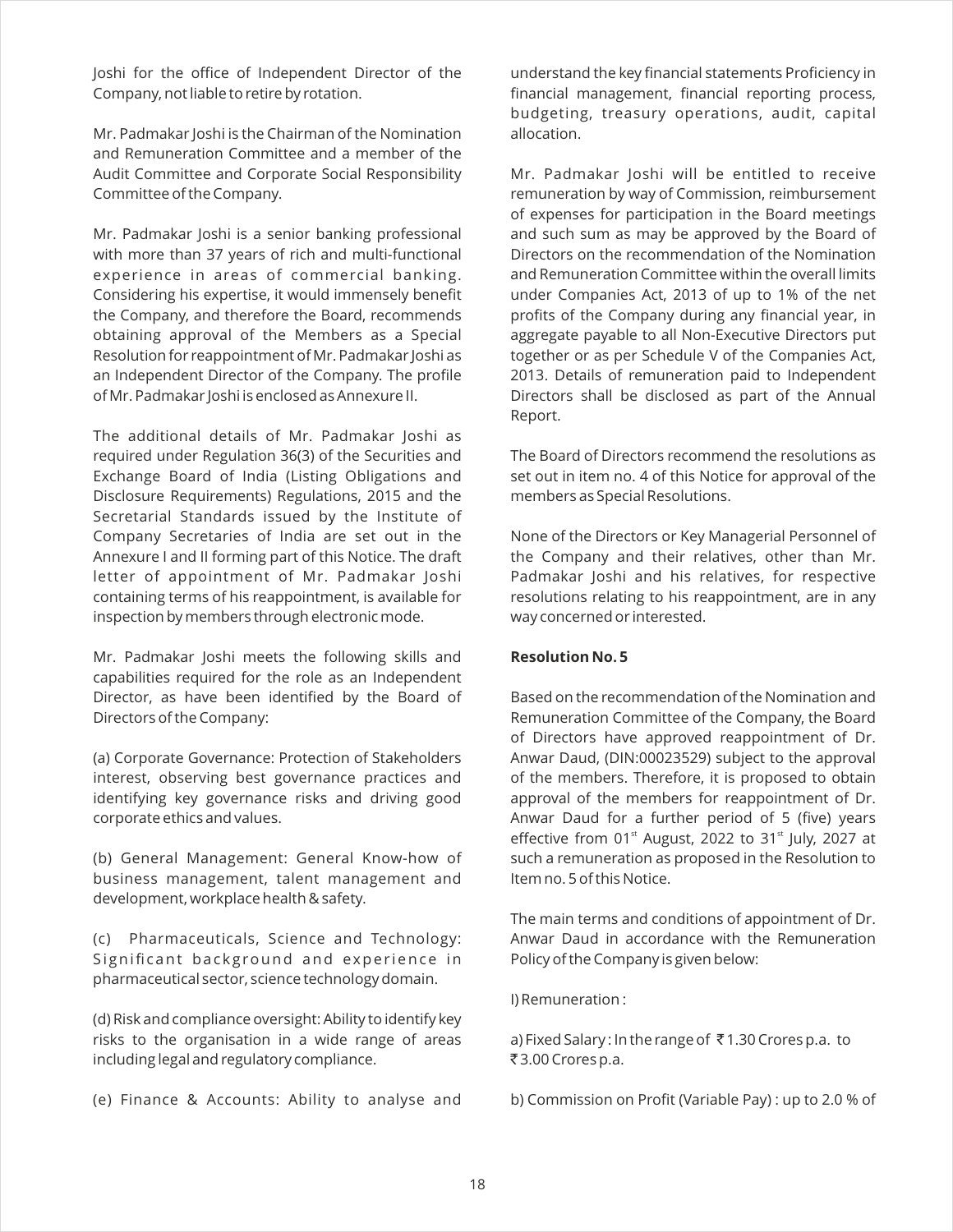the Net Profits of the Company p.a.

ii) Other perquisites :

Medical reimbursement of self, spouse and dependent children, Leaves, Travel, Personal Accident Insurance, Car/Telephone and Corporate Club Fees of 2 identified clubs as per the Company's policy.

The Remuneration may include one-time payouts, if any, as well as contribution to Provident Fund, Pension Fund, and Superannuation as per Company policy and Gratuity in accordance with the provisions of the Payment of Gratuity Act. For the purpose of Gratuity, Provident Fund, Pension Fund, Superannuation and other like benefits, if any, the service of Dr. Anwar Daud will be considered as continuous service from the date of his joining the Company.

The above may be treated as a written memorandum setting out the terms of appointment of Dr. Anwar Daud under Section 190 of the Act.

Dr. Anwar Daud is having rich experience in pharmaceutical industry and has successfully contributed towards the growth of the Company. He has been actively involved business strategy, business development and research and development functions in the Company. The profile of Dr. Anwar Daud is mentioned in Annexure II of the Notice.

The additional details of Dr. Anwar Daud as required under Regulation 36(3) of the Securities and Exchange Board of India (Listing Obligations and Disclosure Requirements) Regulations, 2015 and the Secretarial Standards issued by the Institute of Company Secretaries of India are set out in the Annexure I and II forming part of this Notice.

The Company has received a notice in writing under Section 160 of the Companies Act, 2013, from a Member proposing the candidature of Dr. Anwar Daud for the office of Managing Director of the Company.

Dr. Anwar Daud has submitted the consent for his reappointment as the Managing Director as per section 152 of the Companies Act, 2013 (Act) and as per confirmations received from him, he is not disqualified from being reappointed as the Managing Director in terms of Section 164 of the Act.

The Board recommends the Resolution as set out at

Item no. 5 of the Notice for approval of the Members as an Ordinary Resolution.

None of the Directors or Key Managerial Personnel of the Company and their relatives, other than Dr. Anwar Daud and his relatives, for respective resolutions relating to his reappointment, are in any way concerned or interested.

# **Resolution No. 6**

Based on the recommendation of the Nomination and Remuneration Committee of the Company, the Board of Directors have approved reappointment of Mr. Zulfiquar Kamal, (DIN:01786763) subject to the approval of the members. Therefore, it is proposed to obtain approval of the members for reappointment of Mr. Zulfiquar Kamal for a further period of 5 (five) years effective from 19<sup>th</sup> October, 2022 to 18<sup>th</sup> October, 2027 at such a remuneration as proposed in the Resolution to Item no. 6 of this Notice.

The main terms and conditions of appointment of Mr. Zulfiquar Kamal in accordance with the Remuneration Policy of the Company is given below:

I) Remuneration :

a) Fixed Salary : In the range of ` 87.50 Lakhs p.a. to ₹ 2.50 Crores p.a.

b) Commission on Profit (Variable Pay) : up to 1.0% of the Net Profits of the Company p.a.

ii) Other perquisites :

Medical reimbursement of self, spouse and dependent children, Leaves, Travel, Personal Accident Insurance, Car/Telephone and Corporate Club Fees of 2 identified clubs as per the Company's policy.

The Remuneration may include one-time payouts, if any, as well as contribution to Provident Fund, Pension Fund, and Superannuation as per Company policy and Gratuity in accordance with the provisions of the Payment of Gratuity Act. For the purpose of Gratuity, Provident Fund, Pension Fund, Superannuation and other like benefits, if any, the service of Mr. Zulfiquar Kamal will be considered as continuous service from the date of his joining the Company.

The above may be treated as a written memorandum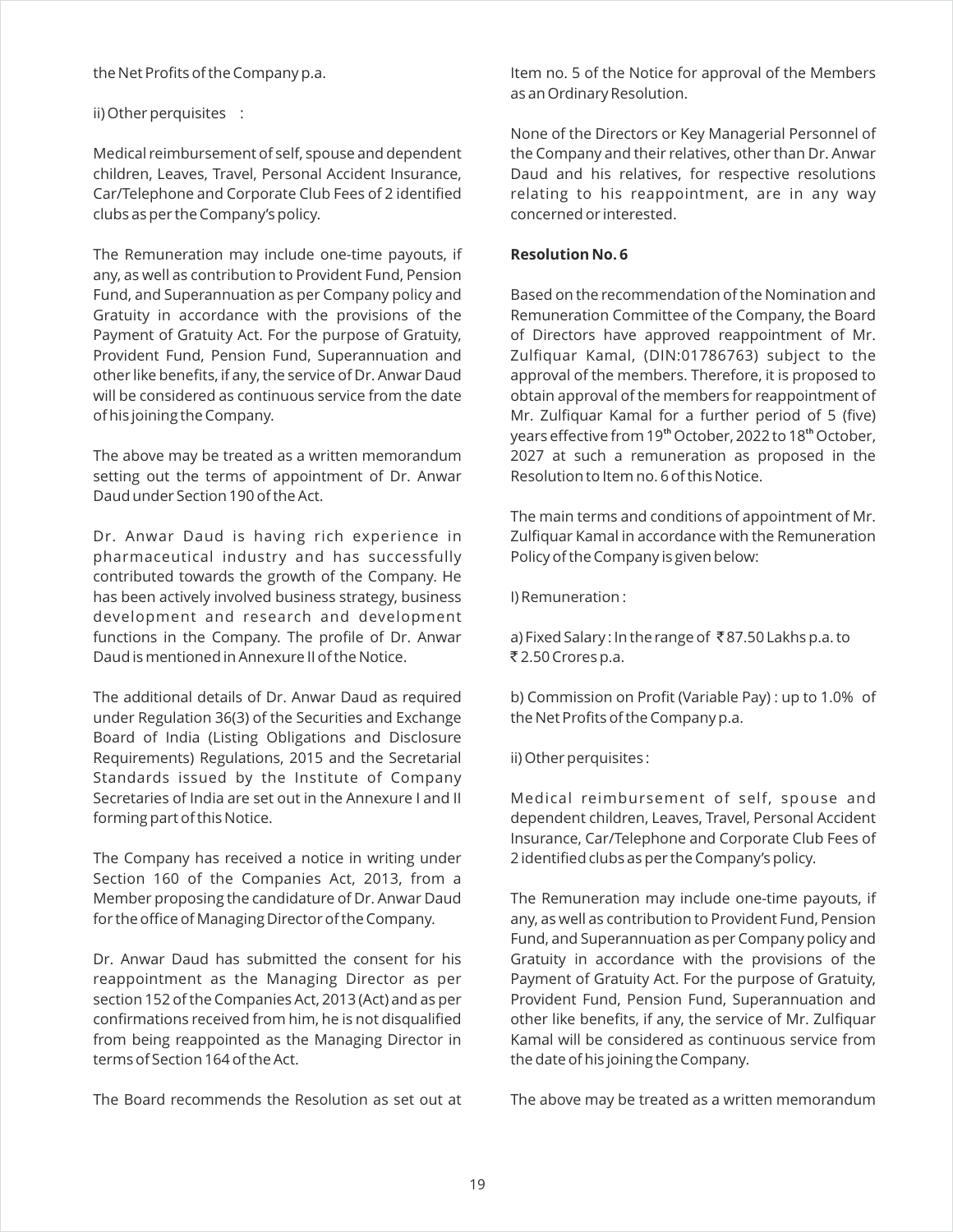setting out the terms of appointment of Mr. Zulfiquar Kamal under Section 190 of the Act.

Mr. Zulfiquar Kamal, a Chartered Accountant has been associated with the company for over 30 years. He has been on the Board of Directors since 1991. In his current role as Director (Finance), Mr. Kamal oversees the commercial operations, risk, corporate governance and business intelligence profile of the company. The profile of Mr. Zulfiquar Kamal is mentioned in Annexure II of the Notice.

The additional details of Mr. Zulfiquar Kamal as required under Regulation 36(3) of the Securities and Exchange Board of India (Listing Obligations and Disclosure Requirements) Regulations, 2015 and the Secretarial Standards issued by the Institute of Company Secretaries of India are set out in the Annexure I and II forming part of this Notice.

The Company has received a notice in writing under Section 160 of the Companies Act, 2013, from a Member proposing the candidature of Mr. Zulfiquar Kamal for the office of Whole Time Director of the Company.

Mr. Zulfiquar Kamal has submitted the consent for his reappointment as the Whole Time Director as per section 152 of the Companies Act, 2013 (Act) and as per confirmations received from him, he is not disqualified from being reappointed as the Whole Time Director in terms of Section 164 of the Act.

The Board recommends the Resolution as set out at Item no. 6 of the Notice for approval of the Members as an Ordinary Resolution.

None of the Directors or Key Managerial Personnel of the Company and their relatives, other than Mr. Zulfiquar Kamal and his relatives, for respective resolution relating to his reappointment, are in any way concerned or interested.

#### **Resolution No. 7**

Based on the recommendation of the Nomination and Remuneration Committee of the Company, the Board of Directors have approved reappointment of Mr. Niraj Dhadiwal, (DIN: 02007428) subject to the approval of the members. Therefore, it is proposed to obtain approval of the members for reappointment of Mr. Niraj Dhadiwal for a further period of 3 (three) years effective from 01<sup>st</sup> October, 2022 to 30<sup>th</sup> September, 2025 at such a remuneration as proposed in the

Resolution to Item no. 7 of this Notice.

The main terms and conditions of appointment of Mr. Niraj Dhadiwal in accordance with the Remuneration Policy of the Company is given below:

I) Remuneration :

- a) Fixed Salary: In the range of ₹70 Lakhs p.a. to  $\overline{5}$ 1.50 Crores p.a.
- b) Commission on Profit (Variable Pay) : up to 0.75 % of the Net Profits of the Company p.a.
- ii) Other perquisites :

Medical reimbursement of self, spouse and dependent children, Leaves, Travel, Personal Accident Insurance, Car/Telephone and Corporate Club Fees of 2 identified clubs as per the Company's policy.

The Remuneration may include one-time payouts, if any, as well as contribution to Provident Fund, Pension Fund, and Superannuation as per Company policy and Gratuity in accordance with the provisions of the Payment of Gratuity Act. For the purpose of Gratuity, Provident Fund, Pension Fund, Superannuation and other like benefits, if any, the service of Mr. Niraj Dhadiwal will be considered as continuous service from the date of his joining the Company.

The above may be treated as a written memorandum setting out the terms of appointment of Mr. Niraj Dhadiwal under Section 190 of the Act.

Mr. Niraj Dhadiwal with his keen business acumen and technical knowledge has played a key role in the export-development arm of the company. His contribution to the development of overseas business has helped the company tap into new markets. The profile of Mr. Niraj Dhadiwal is mentioned in Annexure II of the Notice.

The additional details of Mr. Niraj Dhadiwal as required under Regulation 36(3) of the Securities and Exchange Board of India (Listing Obligations and Disclosure Requirements) Regulations, 2015 and the Secretarial Standards issued by the Institute of Company Secretaries of India are set out in the Annexure I and II forming part of this Notice.

The Company has received a notice in writing under Section 160 of the Companies Act, 2013, from a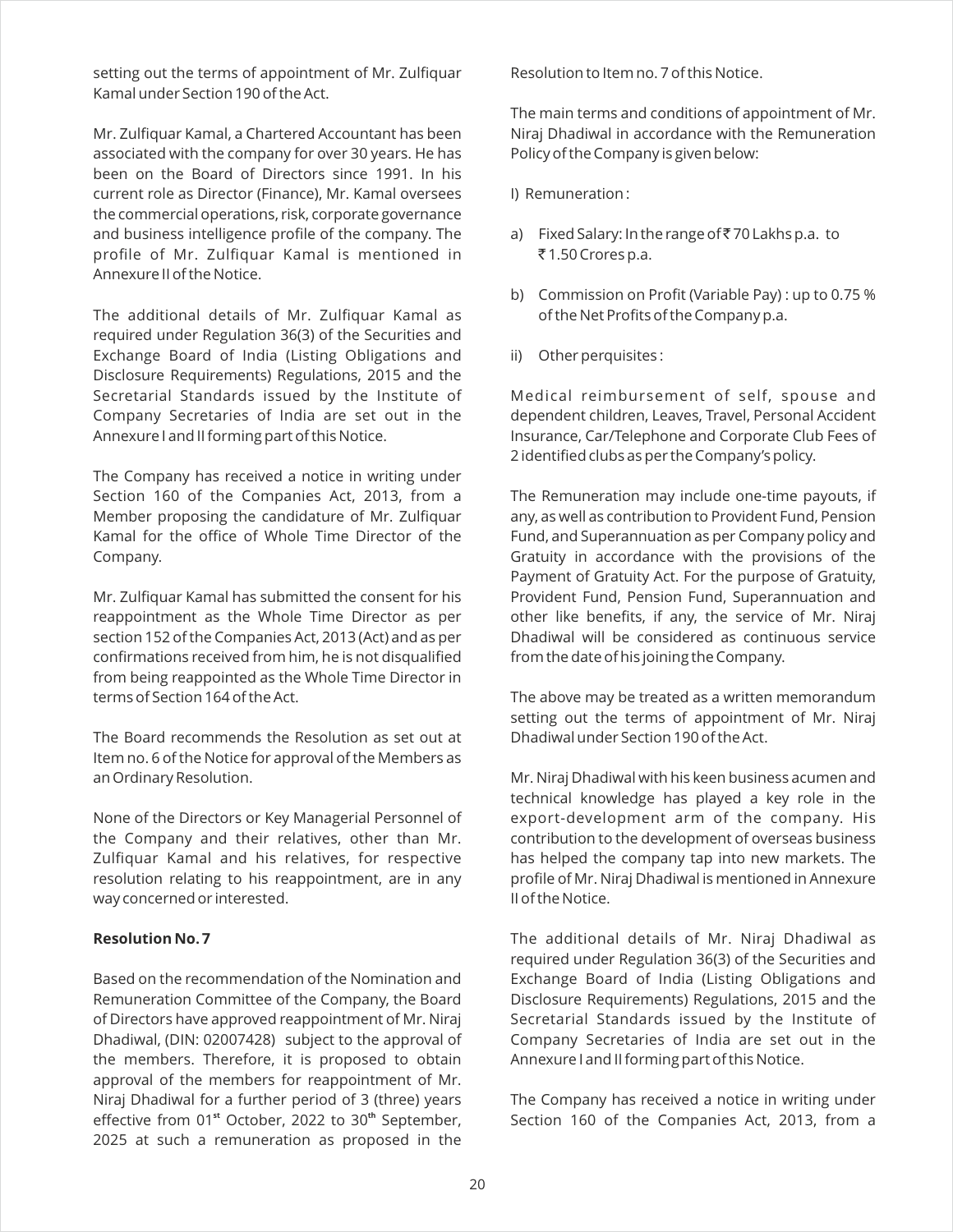Member proposing the candidature of Mr. Niraj Dhadiwal for the office of Whole Time Director of the Company.

Mr. Niraj Dhadiwal has submitted the consent for his reappointment as the Whole Time Director as per section 152 of the Companies Act, 2013 (Act) and as per confirmations received from him, he is not disqualified from being reappointed as the Whole Time Director in terms of Section 164 of the Act.

The Board recommends the Resolution as set out at Item no. 7 of the Notice for approval of the Members as an Ordinary Resolution.

None of the Directors or Key Managerial Personnel of the Company and their relatives, other than Mr. Niraj Dhadiwal and his relatives, for respective resolutions relating to his reappointment, are in any way concerned or interested.

# **Resolution No. 8**

Based on the recommendation of the Nomination and Remuneration Committee of the Company, the Board of Directors have approved reappointment of Mr. Prakash Sapkal, (DIN: 02007385) subject to the approval of the members. Therefore, it is proposed to obtain approval of the members for reappointment of Mr. Prakash Sapkal for a further period of 3 (three) years effective from 01<sup>st</sup> October, 2022 to 30<sup>th</sup> September, 2025 at such a remuneration as proposed in the Resolution to Item no. 8 of this Notice.

The main terms and conditions of appointment of Mr. Prakash Sapkal in accordance with the Remuneration Policy of the Company is given below:

- I) Remuneration :
- a) Fixed Salary: In the range of  $\bar{\tau}$  70 Lakhs p.a. to ₹1.50 Crores p.a.
- b) Commission on Profit (Variable Pay) : up to 0.75 % of the Net Profits of the Company p.a.
- ii) Other perquisites :

Medical reimbursement of self, spouse and dependent children, Leaves, Travel, Personal Accident Insurance, Car/Telephone and Corporate Club Fees of 2 identified clubs as per the Company's policy.

The Remuneration may include one-time payouts, if

any, as well as contribution to Provident Fund, Pension Fund, and Superannuation as per Company policy and Gratuity in accordance with the provisions of the Payment of Gratuity Act. For the purpose of Gratuity, Provident Fund, Pension Fund, Superannuation and other like benefits, if any, the service of Mr. Prakash Sapkal will be considered as continuous service from the date of his joining the Company.

The above may be treated as a written memorandum setting out the terms of appointment of Mr. Prakash Sapkal under Section 190 of the Act.

Mr. Prakash Sapkal is associated with the Company for 26 years during all these years he has handled key operations in various capacities in the Company. Always passionate about meaningful change, Mr. Sapkal believes prioritizing people and customers, and streamlining processes. The profile of Mr. Prakash Sapkal is mentioned in Annexure II of the Notice.

The additional details of Mr. Prakash Sapkal as required under Regulation 36(3) of the Securities and Exchange Board of India (Listing Obligations and Disclosure Requirements) Regulations, 2015 and the Secretarial Standards issued by the Institute of Company Secretaries of India are set out in the Annexure I and II forming part of this Notice.

The Company has received a notice in writing under Section 160 of the Companies Act, 2013, from a Member proposing the candidature of Mr. Prakash Sapkal for the office of Whole Time Director of the Company.

Mr. Prakash Sapkal has submitted the consent for his reappointment as the Whole Time Director as per section 152 of the Companies Act, 2013 (Act) and as per confirmations received from him, he is not disqualified from being reappointed as the Whole Time Director in terms of Section 164 of the Act.

The Board recommends the Resolution as set out at Item no. 8 of the Notice for approval of the Members as an Ordinary Resolution.

None of the Directors or Key Managerial Personnel of the Company and their relatives, other than Mr. Prakash Sapkal and his relatives, for respective resolutions relating to his reappointment, are in any way concerned or interested.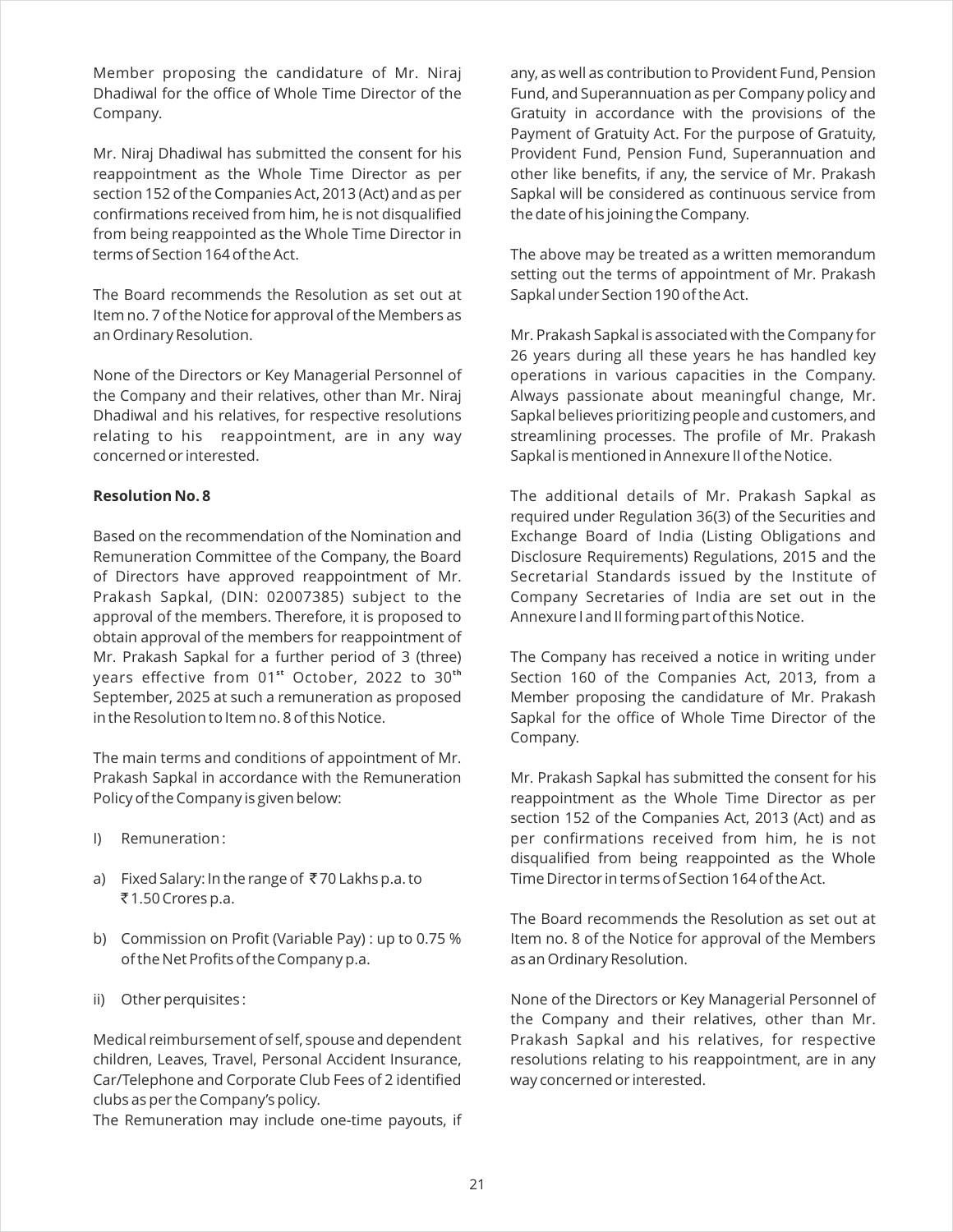#### **ANNEXURE - I**

**Information as required under Companies Act, 2013 and Regulation 36(3) of the SEBI (Listing Obligations and Disclosure Requirements) Regulations, 2015 and applicable Secretarial Standards for appointment of the Director, a statement containing details of the concerned Director as on date of the Notice is given hereunder:**

# **a) Appointment of Independent Director**

| <b>Nam of the Director</b>                                                                                  | Dr. Kamlesh Shende                                                                                                                                                                                                                         | Dr. Kakasaheb Mahadik                                                                                                               |  |
|-------------------------------------------------------------------------------------------------------------|--------------------------------------------------------------------------------------------------------------------------------------------------------------------------------------------------------------------------------------------|-------------------------------------------------------------------------------------------------------------------------------------|--|
| Date of Birth                                                                                               | 01.12.1955                                                                                                                                                                                                                                 | 01.06.1958                                                                                                                          |  |
| Date of Appointment                                                                                         | 01.04.2022                                                                                                                                                                                                                                 | 01.04.2022                                                                                                                          |  |
| Relationship with Directors<br>and Key Managerial Personnel                                                 | <b>NIL</b>                                                                                                                                                                                                                                 | <b>NIL</b>                                                                                                                          |  |
| Expertise in specific functional area                                                                       | As mentioned in Annexure II                                                                                                                                                                                                                | As mentioned in Annexure II                                                                                                         |  |
| Qualification(s)                                                                                            | M. Pharm<br>1)<br>(Pharmacology), Nagpur<br>University, Nagpur<br>MIRPM (Human<br>2)<br>Resource<br>Management), Nagpur<br>University, Nagpur<br>Ph.D. (Herbal Medicine),<br>3)<br>Maharashtra<br>University of Health<br>Sciences, Nashik | 1)<br>M. Pharm, Nagpur University<br>Ph.D. (Pharma), Pune<br>2)<br>University<br>3)<br>Ph.D. (Law) Bharati<br>Vidyapeeth University |  |
| Board Membership of other<br>listed Companies as on March<br>31, 2022                                       | <b>NIL</b>                                                                                                                                                                                                                                 | <b>NIL</b>                                                                                                                          |  |
| Chairmanships/Memberships<br>of the Committees of other<br>public limited companies as<br>on March 31, 2022 | <b>NIL</b>                                                                                                                                                                                                                                 | <b>NIL</b>                                                                                                                          |  |
| a) Audit Committee                                                                                          | <b>NIL</b>                                                                                                                                                                                                                                 | <b>NIL</b>                                                                                                                          |  |
| b) Stakeholders' Grievance<br>Committee                                                                     | <b>NIL</b>                                                                                                                                                                                                                                 | <b>NIL</b>                                                                                                                          |  |
| Nomination and<br>C)<br><b>Remuneration Committee</b>                                                       | <b>NIL</b>                                                                                                                                                                                                                                 | <b>NIL</b>                                                                                                                          |  |
| d) CSR Committee                                                                                            | <b>NIL</b>                                                                                                                                                                                                                                 | <b>NIL</b>                                                                                                                          |  |
| e) Other Committee(s)                                                                                       | <b>NIL</b>                                                                                                                                                                                                                                 | <b>NIL</b>                                                                                                                          |  |
| Number of equity shares held<br>in the Company as at March<br>31, 2022                                      | <b>NIL</b>                                                                                                                                                                                                                                 | 800                                                                                                                                 |  |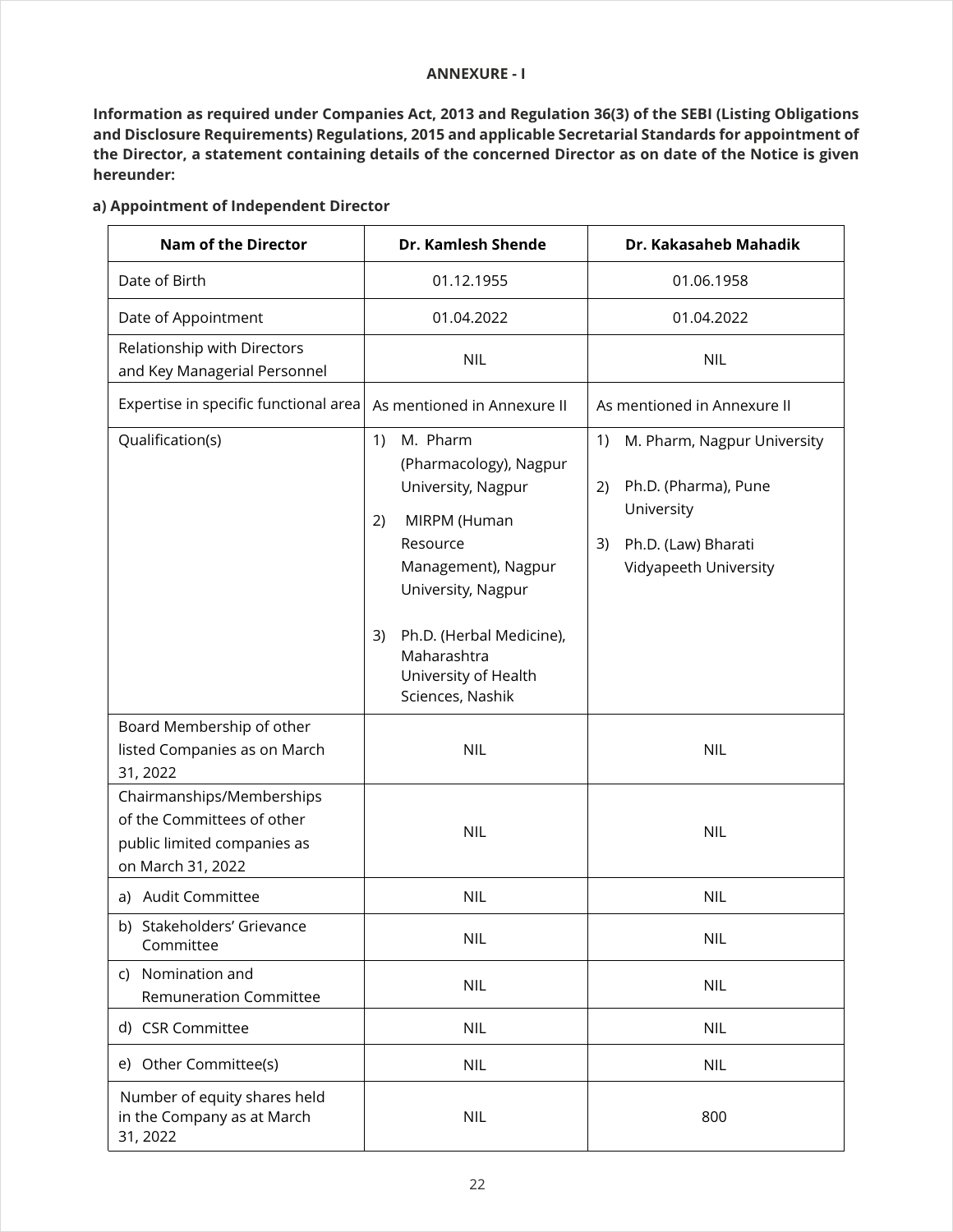# **b)Reappointment of Independent Director**

| <b>Nam of the Director</b>                                                                                  | Mrs. Kavita Loya               | Mr. Padmakar Joshi          |  |
|-------------------------------------------------------------------------------------------------------------|--------------------------------|-----------------------------|--|
| Date of Birth                                                                                               | 09.01.1971                     | 07.03.1952                  |  |
| Date of Reappointment                                                                                       | 21.09.2022                     | 21.09.2022                  |  |
| Relationship with Directors<br>and Key Managerial Personnel                                                 | <b>NIL</b>                     | <b>NIL</b>                  |  |
| Expertise in specific functional<br>area                                                                    | As mentioned in<br>Annexure II | As mentioned in Annexure II |  |
| Qualification(s)                                                                                            | B.Com, CA                      | M. Com                      |  |
| Board Membership of other<br>listed Companies as on March<br>31, 2022                                       | <b>NIL</b>                     | <b>NIL</b>                  |  |
| Chairmanships/Memberships<br>of the Committees of other<br>public limited companies as on<br>March 31, 2022 | <b>NIL</b>                     | <b>NIL</b>                  |  |
| Audit Committee<br>a)                                                                                       | <b>NIL</b>                     | <b>NIL</b>                  |  |
| Stakeholders' Grievance<br>b)<br>Committee                                                                  | <b>NIL</b>                     | <b>NIL</b>                  |  |
| Nomination and<br>$\mathsf{C}$<br><b>Remuneration Committee</b>                                             | <b>NIL</b>                     | <b>NIL</b>                  |  |
| <b>CSR Committee</b><br>d)                                                                                  | <b>NIL</b>                     | <b>NIL</b>                  |  |
| Other Committee(s)<br>e)                                                                                    | <b>NIL</b>                     | <b>NIL</b>                  |  |
| Number of equity shares held<br>in the Company as at March<br>31, 2022                                      | <b>NIL</b>                     | <b>NIL</b>                  |  |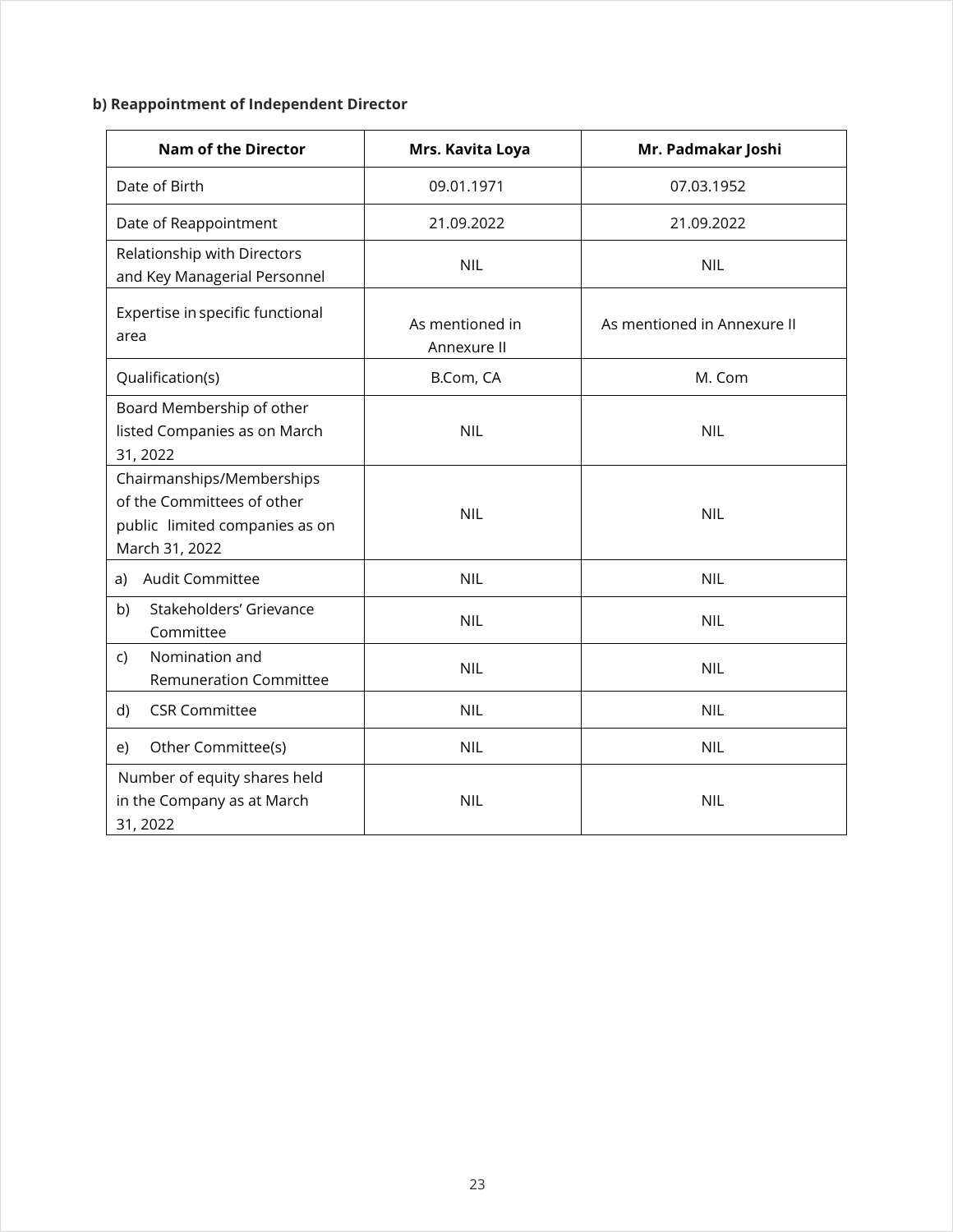# **c)Reappointment of Whole-time Director**

| <b>Nam of the Director</b>                                                                                     | Dr. Anwar<br>Daud                                            | Mr. Zulfiquar<br><b>Kamal</b>  | Mr. Niraj<br><b>Dhadiwal</b>   | Mr. Prakash Sapkal             |
|----------------------------------------------------------------------------------------------------------------|--------------------------------------------------------------|--------------------------------|--------------------------------|--------------------------------|
| Date of Birth                                                                                                  | 31.12.1958                                                   | 27.08.1960                     | 07.05.1967                     | 18.02.1968                     |
| Date of Reappointment                                                                                          | 01.08.2022                                                   | 19.10.2022                     | 01.10.2022                     | 01.10.2022                     |
| Relationship with Directors<br>and Key Managerial<br>Personnel                                                 | <b>NIL</b>                                                   | <b>NIL</b>                     | <b>NIL</b>                     | <b>NIL</b>                     |
| Expertise in specific<br>functional area                                                                       | As<br>mentioned<br>in Annexure<br>$\ensuremath{\mathsf{II}}$ | As mentioned<br>in Annexure II | As mentioned<br>in Annexure II | As mentioned in<br>Annexure II |
| Qualification(s)                                                                                               | M. Pharm,<br>PhD                                             | B. Com, FCA                    | B. Pharm,<br><b>DBM</b>        | B. Pharm, MBA                  |
| Board Membership of other<br>listed Companies as on<br>March 31, 2022                                          | <b>NIL</b>                                                   | <b>NIL</b>                     | <b>NIL</b>                     | <b>NIL</b>                     |
| Chairmanships/Memberships<br>of the Committees of<br>other<br>public limited companies as<br>on March 31, 2022 | <b>NIL</b>                                                   | <b>NIL</b>                     | <b>NIL</b>                     | <b>NIL</b>                     |
| Audit Committee<br>a)                                                                                          | <b>NIL</b>                                                   | <b>NIL</b>                     | <b>NIL</b>                     | <b>NIL</b>                     |
| b)<br>Stakeholders' Grievance<br>Committee                                                                     | <b>NIL</b>                                                   | <b>NIL</b>                     | <b>NIL</b>                     | <b>NIL</b>                     |
| Nomination and<br>$\mathsf{C}$<br><b>Remuneration Committee</b>                                                | <b>NIL</b>                                                   | <b>NIL</b>                     | <b>NIL</b>                     | <b>NIL</b>                     |
| d)<br><b>CSR Committee</b>                                                                                     | <b>NIL</b>                                                   | <b>NIL</b>                     | <b>NIL</b>                     | <b>NIL</b>                     |
| Other Committee(s)<br>e)                                                                                       | <b>NIL</b>                                                   | <b>NIL</b>                     | <b>NIL</b>                     | <b>NIL</b>                     |
| Number of equity shares<br>held in the Company as at<br>March 31, 2022                                         | 44,45,440                                                    | 3,98,020                       | 1,25,400                       | 1,25,600                       |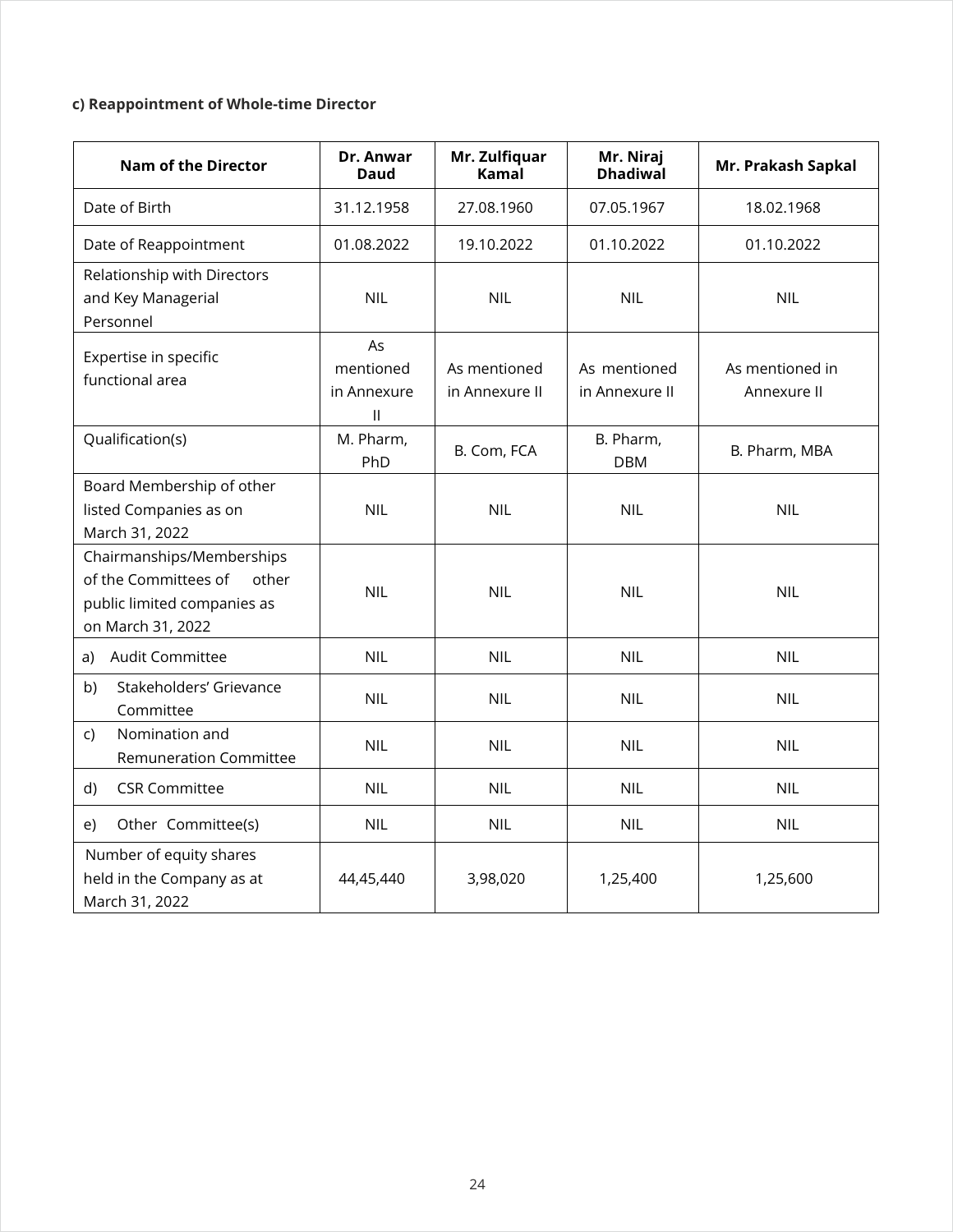#### **ANNEXURE-II**

#### **Brief profile of Directors seeking appointment/re-appointment.**

#### **1) Dr. Kamlesh Shende: Appointment as an Independent Director**

Dr. Kamlesh Shende has more than 30 years of experience in the area of Regulatory Affairs in the Pharmaceutical sector. He possesses rich experience in Drug Policy matters enabling him to act as a technical consultant to various pharmaceutical companies. Dr. Shende has worked as Drugs Formulation Expert for the entire State of Maharashtra and was a member of the National Subcommittee on Formulations constituted by Drugs Consultative Committee.

Dr. Shende retired as Joint Commissioner (Drugs), Food and Drugs Administration, Mumbai. He holds a master's degree in Pharmacology and a Ph. D (Herbal Medicine) from university of Health Sciences, Nashik.

#### **2) Dr. Kakasaheb Mahadik: Appointment as an Independent Director**

Dr. Kakasaheb Mahadik, a senior professional having a rich experience of more than 35 years in Research in pharmaceutical sector including Novel Drug Delivery Systems. He is an active contributor in various Pharma and Research organizations. He was a Member, Executive Council Indian Society for Clinical Pharmacology and Therapeutics as well as the Executive Committee Indian Pharmaceutical Association.

He is a member of Indian Pharmaceutical Association, IASTAM and other reputed professional bodies. He has been granted several patents and has published more than 300 Research Papers internationally and nationally. He is recipient of various awards for his contributions in the pharmaceutical research and other social causes.

Dr. Mahadik is an M. Pharm and PhD in Pharmaceutical and also holds Ph. D in Law. He has expertise in the field of Pharmaceutical Research, Management and Administration.

# **3) Mrs. Kavita Loya: Reappointment as Independent Director**

Mrs. Kavita Loya is a Senior Practicing Chartered Accountant with 20 years of experience. She is presently a Partner in Loya Bagri & Company, Chartered Accountants. She was a Member of Capacity Building Committee and Women's Empowerment Committee of the Western Region of ICAI, Mumbai & Nagpur. She is presently a core group member of the Bombay Chartered Accountants Society. She is on the Board as an Independent Director since the year 2017. She has an expertise in Audit, Taxation and other financial matters.

#### **4) Mr. Padmakar Joshi: Reappointment as Independent Director**

Mr. Padmakar Joshi is a senior banking professional with more than 37 years of rich and multi-functional experience in areas of commercial banking. He is on the Board as an Independent Director since September, 2017. He retired as Dy. Head- Corporate & SME Credit Monitoring and Debt Restructuring, Union Bank of India.

#### **5) Dr. Anwar Siraj Daud: Reappointment as Managing Director**

Dr. Anwar Siraj Daud is an M. Pharm and PhD in pharmaceutical chemistry and pharmaceutics respectively. He began his professional journey in 1981 and is the promoter of ZIM Laboratories Limited (ZIM).